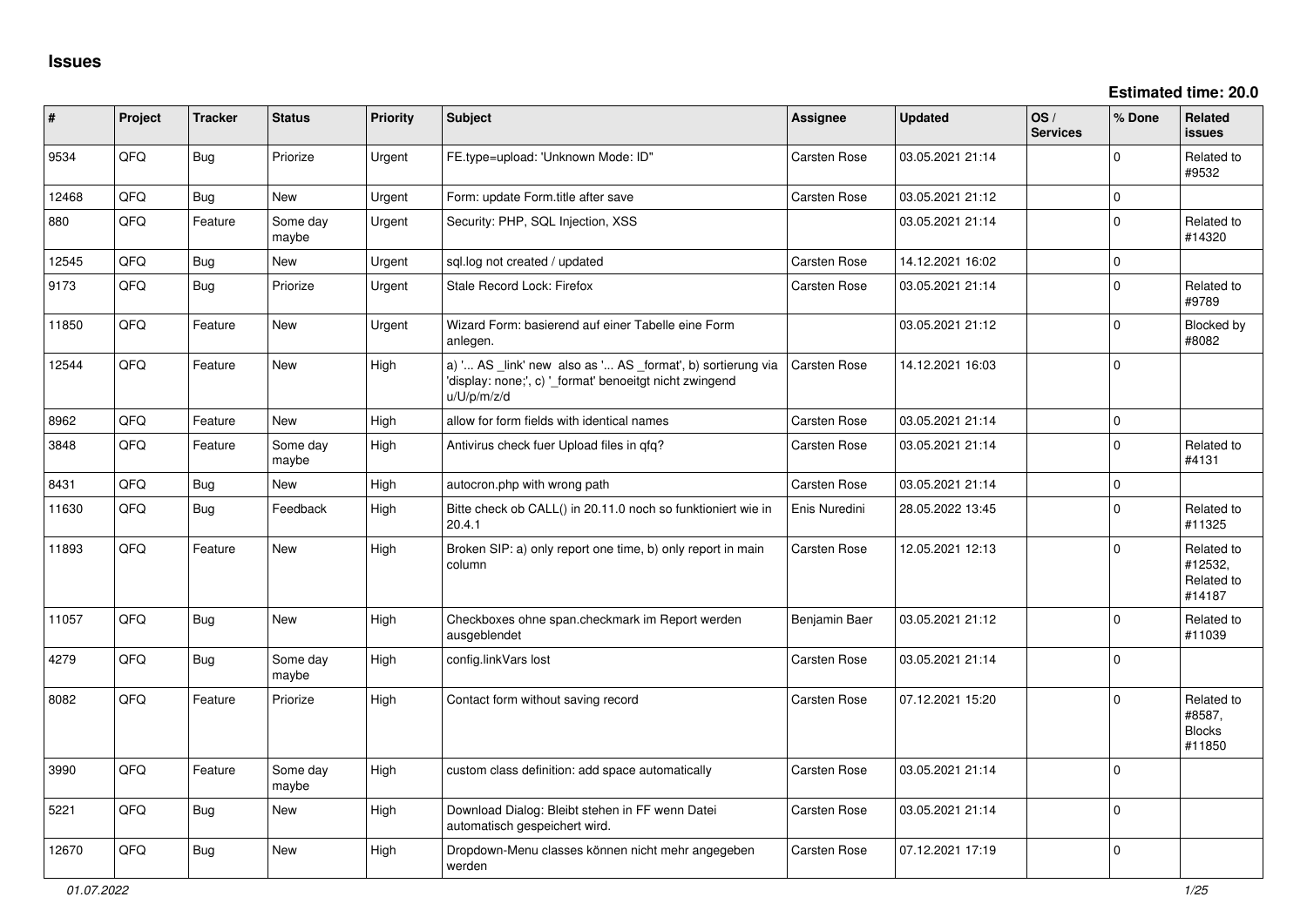| #     | Project | <b>Tracker</b> | <b>Status</b>     | <b>Priority</b> | Subject                                                                                 | <b>Assignee</b>     | <b>Updated</b>   | OS/<br><b>Services</b> | % Done      | Related<br><b>issues</b>                     |
|-------|---------|----------------|-------------------|-----------------|-----------------------------------------------------------------------------------------|---------------------|------------------|------------------------|-------------|----------------------------------------------|
| 12066 | QFQ     | Bug            | <b>New</b>        | High            | enterAsSubmit: Forward wird nicht ausgeführt                                            | Enis Nuredini       | 29.05.2022 09:23 |                        | $\mathbf 0$ |                                              |
| 9531  | QFQ     | Bug            | <b>New</b>        | High            | FE File: Dynamic Update / modeSql / required detected even<br>it not set                | <b>Carsten Rose</b> | 11.06.2021 20:32 |                        | $\Omega$    | Related to<br>#12398                         |
| 7899  | QFQ     | Bug            | New               | High            | Fe.type=password / retype / required: always complain about<br>missing value            | <b>Carsten Rose</b> | 03.05.2021 21:14 |                        | $\mathbf 0$ |                                              |
| 9347  | QFQ     | Bug            | <b>New</b>        | High            | FE.type=upload with dynamic show/hidden: required not<br>detected                       | Carsten Rose        | 12.06.2021 10:40 |                        | $\mathbf 0$ | Related to<br>#5305,<br>Related to<br>#12398 |
| 13716 | QFQ     | Bug            | <b>New</b>        | High            | Firefox ask to store username/password                                                  | Enis Nuredini       | 30.05.2022 09:31 |                        | $\mathbf 0$ | Related to<br>#13827                         |
| 8083  | QFQ     | Bug            | <b>New</b>        | High            | FormEditor: primary table list does not respect<br>'indexDb={{indexData:Y}}'            | Carsten Rose        | 03.05.2021 21:14 |                        | $\mathbf 0$ | Has<br>duplicate<br>#6678                    |
| 9548  | QFQ     | Feature        | Feedback          | High            | FormElement: Pattern mismatch - optional report only on<br>focus lost                   | Benjamin Baer       | 03.05.2021 21:14 |                        | $\mathbf 0$ |                                              |
| 8891  | QFQ     | Bug            | <b>New</b>        | High            | formSubmitLog: do not log passwords                                                     | Enis Nuredini       | 25.03.2022 09:06 |                        | $\mathbf 0$ |                                              |
| 3570  | QFQ     | Bug            | Some day<br>maybe | High            | Formular mit prmitnew permitEdit=Always wird nicht<br>aufgerufen (ist leer)             | Carsten Rose        | 03.05.2021 21:14 |                        | $\mathbf 0$ |                                              |
| 12513 | QFQ     | <b>Bug</b>     | <b>New</b>        | High            | Implement server side check of maxlength                                                | Carsten Rose        | 07.12.2021 17:19 |                        | $\mathbf 0$ |                                              |
| 9517  | QFQ     | Feature        | In Progress       | High            | Input multiple tags with typeahead                                                      | Carsten Rose        | 03.05.2021 21:14 |                        | 40          | Related to<br>#10150                         |
| 5459  | QFQ     | Bug            | New               | High            | Multi DB: spread system tables between 'QFQ' and<br>'Data'-DB                           | Carsten Rose        | 03.05.2021 21:14 |                        | $\mathbf 0$ | Related to<br>#4720                          |
| 10508 | QFQ     | Bug            | <b>New</b>        | High            | Multi Form broken on Multi DB Instance                                                  | Carsten Rose        | 03.05.2021 21:12 |                        | $\Omega$    |                                              |
| 7602  | QFQ     | Feature        | ToDo              | High            | Multi Select: with checkboxes                                                           | Benjamin Baer       | 22.03.2022 09:07 |                        | $\mathbf 0$ |                                              |
| 7650  | QFQ     | <b>Bug</b>     | <b>New</b>        | High            | Optional do not show 'required' sign on FormElement                                     | Carsten Rose        | 03.05.2021 21:14 |                        | $\Omega$    |                                              |
| 5715  | QFQ     | Feature        | New               | High            | PDF Caching                                                                             | Carsten Rose        | 03.05.2021 21:14 |                        | $\mathbf 0$ | Related to<br>#5851.<br>Related to<br>#6357  |
| 8668  | QFQ     | Bug            | <b>New</b>        | High            | Pill disabled: dyamic mode 'hidden' not respected - FE is still<br>required             | <b>Carsten Rose</b> | 03.05.2021 21:14 |                        | $\mathbf 0$ |                                              |
| 8204  | QFQ     | Feature        | Priorize          | High            | Position 'required mark'                                                                | Carsten Rose        | 16.06.2021 13:44 |                        | $\mathbf 0$ |                                              |
| 12508 | QFQ     | Bug            | In Progress       | High            | afa Form: sendMail                                                                      | Karin Niffeler      | 19.03.2022 17:48 |                        | $\mathbf 0$ |                                              |
| 12463 | QFQ     | <b>Bug</b>     | ToDo              | High            | QFQ Function: 'function' and 'sql' on same level - output of<br>sql is shown two times. | Carsten Rose        | 15.12.2021 16:31 |                        | $\mathbf 0$ |                                              |
| 12395 | QFQ     | Bug            | ToDo              | High            | QFQ Function: Result two times shown                                                    | Carsten Rose        | 18.02.2022 08:59 |                        | $\mathbf 0$ |                                              |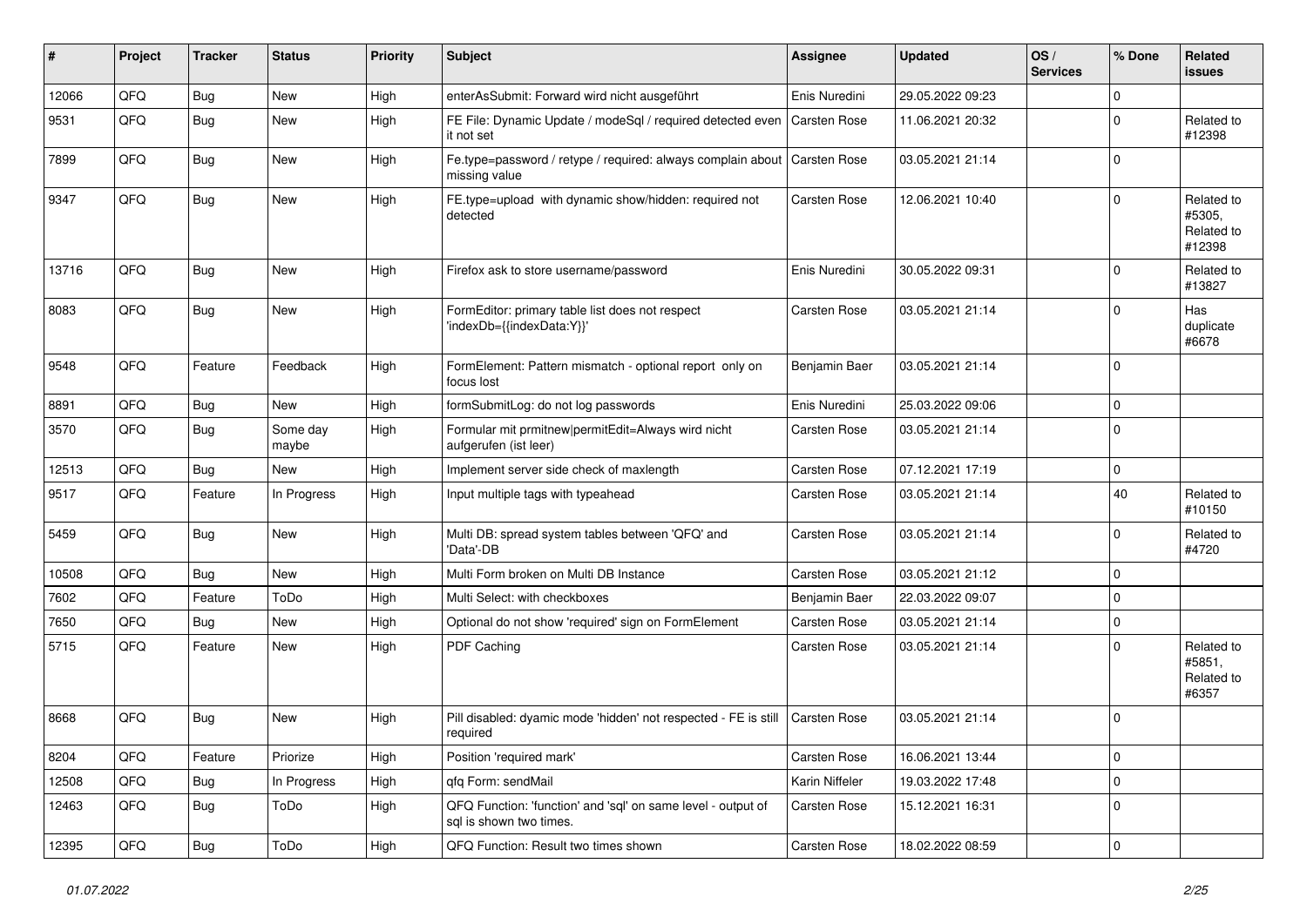| #     | Project | <b>Tracker</b> | <b>Status</b>     | <b>Priority</b> | <b>Subject</b>                                                                               | <b>Assignee</b>     | <b>Updated</b>   | OS/<br><b>Services</b> | % Done      | Related<br><b>issues</b>                                               |
|-------|---------|----------------|-------------------|-----------------|----------------------------------------------------------------------------------------------|---------------------|------------------|------------------------|-------------|------------------------------------------------------------------------|
| 14187 | QFQ     | Feature        | <b>New</b>        | High            | qfq.log: show current URL                                                                    | Carsten Rose        | 28.05.2022 11:02 |                        | $\Omega$    | Related to<br>#13933,<br>Related to<br>#12532,<br>Related to<br>#11893 |
| 13757 | QFQ     | Feature        | New               | High            | QR / Bar-Code Plugin                                                                         | Enis Nuredini       | 19.03.2022 17:43 |                        | $\mathbf 0$ |                                                                        |
| 11237 | QFQ     | Bug            | New               | High            | Radiobutton / parameter.buttonClass= btn-default - kein dirty<br>Trigger                     | Benjamin Baer       | 03.05.2021 21:12 |                        | $\mathbf 0$ | Related to<br>#10766                                                   |
| 10766 | QFQ     | Bug            | New               | High            | Radiobutton / parameter.buttonClass=btn-default: dynamic<br>update                           |                     | 03.05.2021 21:12 |                        | $\mathbf 0$ | Related to<br>#11237                                                   |
| 3109  | QFQ     | Bug            | Some day<br>maybe | High            | RealUrl: Links werden nicht korrekt gerendert                                                | <b>Carsten Rose</b> | 03.05.2021 21:14 |                        | $\mathbf 0$ |                                                                        |
| 9789  | QFQ     | Bug            | In Progress       | High            | Record Lock: release to early on 'leave page'                                                | Carsten Rose        | 10.01.2022 09:25 |                        | 100         | Related to<br>#10081,<br>Related to<br>#9173,<br>Related to<br>#8702   |
| 3967  | QFQ     | Feature        | Some day<br>maybe | High            | Report: Checkbox, Radio, Dropdown, Input welches ohne<br>Submit funktioniert - 'Inline-Form' | Carsten Rose        | 03.05.2021 21:14 |                        | $\Omega$    |                                                                        |
| 9052  | QFQ     | Feature        | Feedback          | High            | Report: CodeMirror with SQL Syntax Highlight in FE                                           | Enis Nuredini       | 08.06.2022 10:25 |                        | $\mathbf 0$ |                                                                        |
| 12974 | QFQ     | Bug            | New               | High            | Sanitize Queries in Action-Elements                                                          | Carsten Rose        | 07.12.2021 17:19 |                        | $\mathbf 0$ |                                                                        |
| 3727  | QFQ     | Feature        | <b>New</b>        | High            | Security: Session Hijacking erschweren                                                       | Carsten Rose        | 03.05.2021 21:14 |                        | $\mathbf 0$ |                                                                        |
| 9121  | QFQ     | Bug            | Priorize          | High            | sip links have r and __dbIndexData set                                                       | Carsten Rose        | 12.06.2021 10:41 |                        | $\mathbf 0$ |                                                                        |
| 12532 | QFQ     | Feature        | New               | High            | SIP-Parameter bei Seitenaufruf in Browser-Console<br>anzeigen                                | Carsten Rose        | 07.12.2021 17:19 |                        | $\Omega$    | Related to<br>#11893,<br>Related to<br>#14187                          |
| 10081 | QFQ     | Bug            | New               | High            | Stale record lock after 'forbidden' character                                                | Carsten Rose        | 03.05.2021 21:12 |                        | $\mathbf 0$ | Related to<br>#10082,<br>Related to<br>#9789                           |
| 10114 | QFQ     | Feature        | New               | High            | Symbol (Link): 'G:' (Glyphicon) replaced by 'i:' (icon)                                      |                     | 07.12.2021 17:19 |                        | $\Omega$    | Related to<br>#3797,<br>Related to<br>#4194                            |
| 4258  | QFG     | Feature        | Some day<br>maybe | High            | <b>System Defaults: Forms</b>                                                                | Carsten Rose        | 03.05.2021 21:14 |                        | $\pmb{0}$   |                                                                        |
| 10506 | QFQ     | Bug            | New               | High            | Template Group broken on MultiDB instance                                                    | Carsten Rose        | 03.05.2021 21:12 |                        | $\mathbf 0$ | Related to<br>#10505                                                   |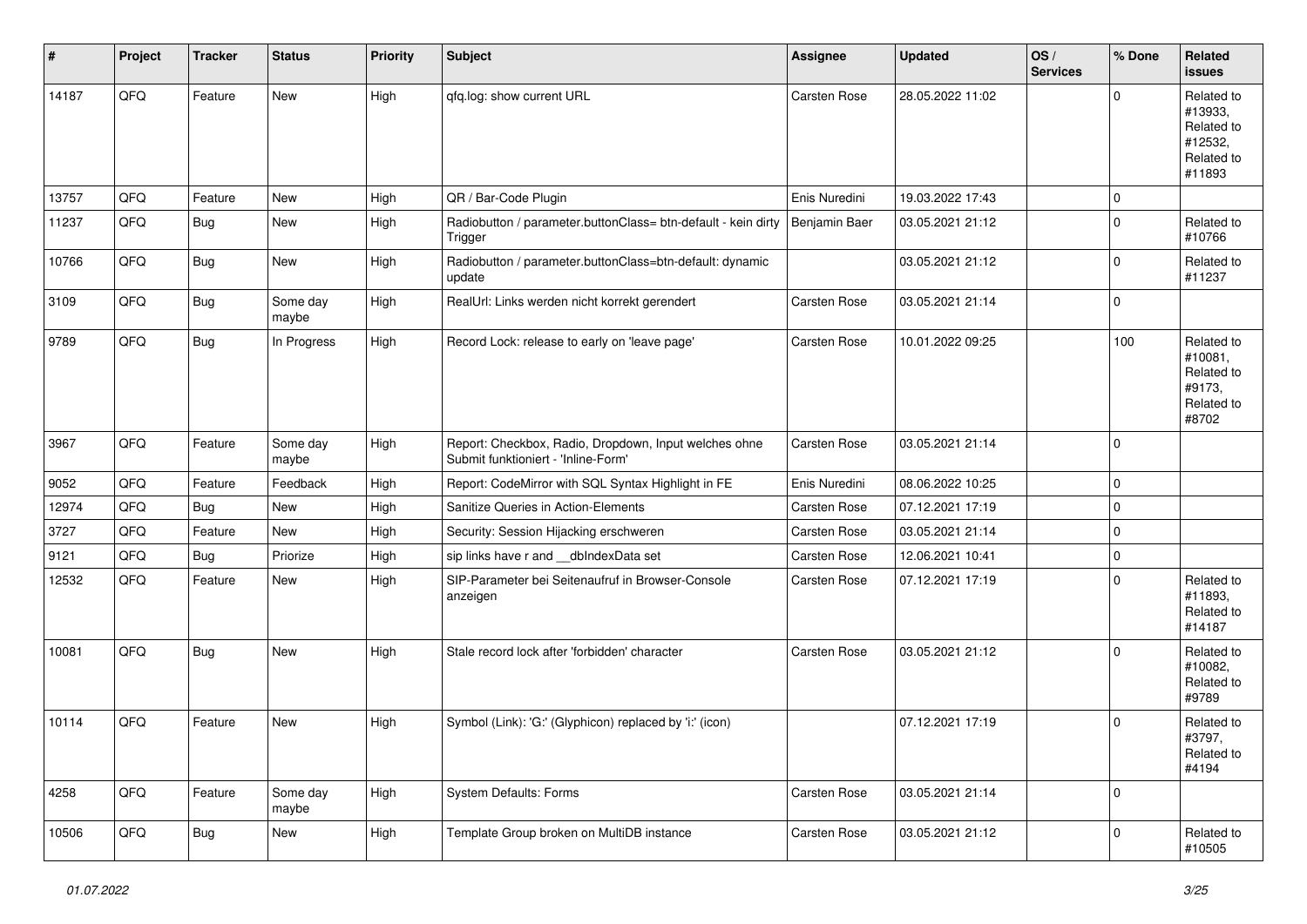| ∦     | Project | <b>Tracker</b> | <b>Status</b>     | <b>Priority</b> | <b>Subject</b>                                                                                                                               | <b>Assignee</b>     | <b>Updated</b>   | OS/<br><b>Services</b> | % Done      | Related<br><b>issues</b> |
|-------|---------|----------------|-------------------|-----------------|----------------------------------------------------------------------------------------------------------------------------------------------|---------------------|------------------|------------------------|-------------|--------------------------|
| 12702 | QFQ     | Bug            | New               | High            | templateGroup: broken in multiDb Setup                                                                                                       | <b>Carsten Rose</b> | 14.12.2021 16:02 |                        | $\mathbf 0$ |                          |
| 12186 | QFQ     | Feature        | <b>New</b>        | High            | TinyMCE Config für Objekte                                                                                                                   | Carsten Rose        | 07.12.2021 17:19 |                        | $\mathbf 0$ | <b>Blocks</b><br>#12632  |
| 10640 | QFQ     | Bug            | New               | High            | TypeAhead Tag: FE editierbar trotz readOnly                                                                                                  | Carsten Rose        | 03.05.2021 21:12 |                        | $\mathbf 0$ | Related to<br>#7795      |
| 7850  | QFQ     | Feature        | New               | High            | Upload records: non 'pathFileName' column                                                                                                    | Carsten Rose        | 03.05.2021 21:14 |                        | $\mathbf 0$ |                          |
| 6116  | QFQ     | Bug            | Priorize          | High            | value of checkbox not saved                                                                                                                  | Carsten Rose        | 07.12.2021 17:19 |                        | $\mathbf 0$ |                          |
| 3061  | QFQ     | Bug            | Some day<br>maybe | High            | winstitute: mysql connection durcheinander - nmhp17<br>(ag7)/QFQ arbeitet mit DB/Tabellen von biostat.                                       | Carsten Rose        | 03.05.2021 21:14 |                        | $\mathbf 0$ |                          |
| 5576  | QFQ     | Bug            | <b>New</b>        | Normal          | Using MySQL 'DROP' requires privilege - wich is not really<br>necessary.                                                                     | Carsten Rose        | 01.02.2020 23:21 |                        | $\mathbf 0$ |                          |
| 4651  | QFQ     | Bug            | Some day<br>maybe | Normal          | "Loading document" Modal wird angezeigt bei uzhcd type=2<br>Ansicht                                                                          | Carsten Rose        | 01.02.2020 23:20 |                        | $\mathbf 0$ |                          |
| 4441  | QFQ     | Bug            | Some day<br>maybe | Normal          | \$ SERVER Vars sollten nur aus dem Store genommen<br>werden - Code entsprechend anpassen.                                                    |                     | 11.12.2019 16:02 |                        | $\mathbf 0$ |                          |
| 7101  | QFQ     | Bug            | Some day<br>maybe | Normal          | 'form' in SIP and 'report' - breaks                                                                                                          |                     | 01.02.2020 23:20 |                        | $\mathbf 0$ |                          |
| 5942  | QFQ     | Feature        | Priorize          | Normal          | 'L' and 'type': append to links, generate via 'link' by using 'u:'                                                                           | <b>Carsten Rose</b> | 01.02.2020 10:13 |                        | $\mathbf 0$ |                          |
| 5768  | QFQ     | Bug            | Some day<br>maybe | Normal          | {{pageLanguage:T}}' missing if QFQ is called via api                                                                                         | Carsten Rose        | 01.02.2020 23:19 |                        | $\mathbf 0$ |                          |
| 4092  | QFQ     | Bug            | Some day<br>maybe | Normal          | 1) Logging verbessern wann welches FE warum ausgefuehrt<br>wird, 2) Documentation: Best Practice Template Group                              | <b>Carsten Rose</b> | 01.02.2020 23:19 |                        | $\mathbf 0$ | Related to<br>#3504      |
| 3267  | QFQ     | Feature        | Some day<br>maybe | Normal          | 2 Forms auf einer Seite: real + Read only                                                                                                    | Carsten Rose        | 11.12.2019 16:03 |                        | $\mathbf 0$ |                          |
| 12269 | QFQ     | Feature        | New               | Normal          | 2FA - Login                                                                                                                                  | Carsten Rose        | 03.05.2021 20:45 |                        | $\mathbf 0$ |                          |
| 5548  | QFQ     | Feature        | Some day<br>maybe | Normal          | 801 Textfiles/Scriptfiles als Thumbnail                                                                                                      | Carsten Rose        | 07.03.2022 16:26 |                        | $\mathbf 0$ |                          |
| 3666  | QFQ     | Feature        | Some day<br>maybe | Normal          | a) Performance Messung: mysql_real_escape_string() im<br>Vergleich zu str_replace(), b) doppeltes Aufrufen von<br>mysql_real_escape_string() | Carsten Rose        | 11.12.2019 16:02 |                        | $\mathbf 0$ |                          |
| 12038 | QFQ     | Feature        | <b>New</b>        | Normal          | a) STORE_VAR: filenameOnlyStripUniq, b) SP:<br>QSTRIPUNIQ()                                                                                  |                     | 17.02.2021 23:55 |                        | $\mathbf 0$ |                          |
| 11535 | QFQ     | Feature        | New               | Normal          | Ability to create SQL columns in frontend QFQ forms                                                                                          |                     | 17.11.2020 12:11 |                        | $\mathsf 0$ |                          |
| 11715 | QFQ     | Bug            | New               | Normal          | acceptZeroAsRequired and requiredOffButMark do not<br>coincide                                                                               |                     | 08.12.2020 12:13 |                        | $\pmb{0}$   |                          |
| 3942  | QFG     | Feature        | Some day<br>maybe | Normal          | Action Elemente: neu generierte IDs via FE weitergeben                                                                                       | Carsten Rose        | 11.12.2019 16:03 |                        | $\mathbf 0$ | Related to<br>#3941      |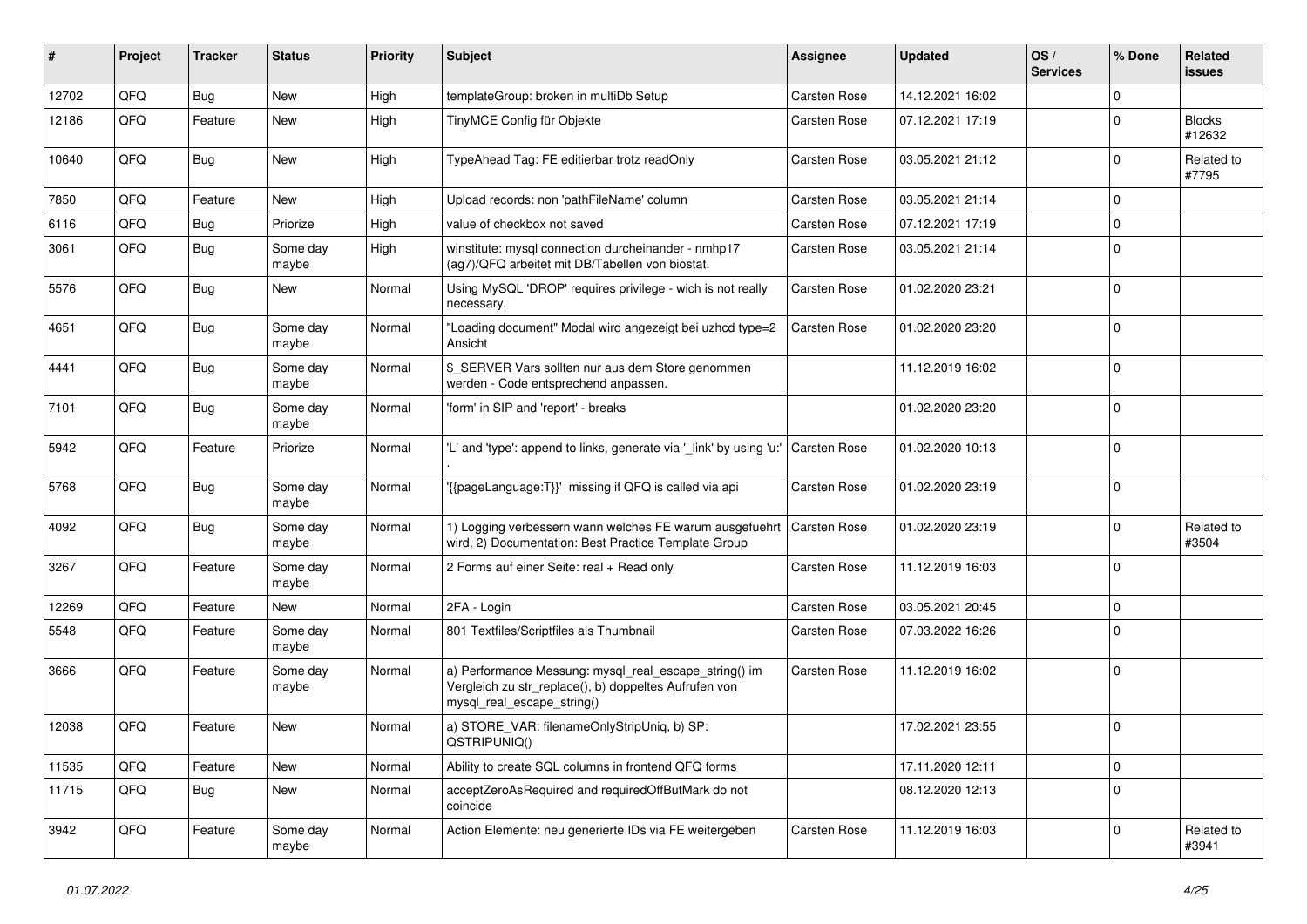| $\vert$ # | Project | <b>Tracker</b> | <b>Status</b>     | Priority | <b>Subject</b>                                                                                                 | Assignee            | <b>Updated</b>   | OS/<br><b>Services</b> | % Done      | Related<br><b>issues</b>                                                                                                                                              |
|-----------|---------|----------------|-------------------|----------|----------------------------------------------------------------------------------------------------------------|---------------------|------------------|------------------------|-------------|-----------------------------------------------------------------------------------------------------------------------------------------------------------------------|
| 12412     | QFQ     | Feature        | New               | Normal   | Action/Escape qualifier 'e' (empty), '0': if given, an empty<br>string (or '0') will be treated as 'not found' | Carsten Rose        | 08.05.2021 09:40 |                        | $\mathbf 0$ | Related to<br>#12413,<br>Related to<br>#10012                                                                                                                         |
| 5131      | QFQ     | Feature        | New               | Normal   | Activate Spin Gear ('wait/busy' indicator) via LINK attribute                                                  | Carsten Rose        | 01.02.2020 23:21 |                        | $\pmb{0}$   |                                                                                                                                                                       |
| 7342      | QFQ     | Feature        | <b>New</b>        | Normal   | add content $=$ hide this                                                                                      | Carsten Rose        | 01.02.2020 23:21 |                        | $\mathbf 0$ |                                                                                                                                                                       |
| 10979     | QFQ     | Feature        | New               | Normal   | Ajax Calls an API - dataReport                                                                                 | Carsten Rose        | 11.05.2022 12:15 |                        | $\pmb{0}$   |                                                                                                                                                                       |
| 14320     | QFQ     | Feature        | ToDo              | Normal   | Allow specific HTML Tags and Attributes: general, TinyMCE                                                      | Enis Nuredini       | 17.06.2022 10:44 |                        | $\mathbf 0$ | Related to<br>#12664,<br>Related to<br>#12039.<br>Related to<br>#11702,<br>Related to<br>#7239,<br>Related to<br>#3708.<br>Related to<br>#3646,<br>Related to<br>#880 |
| 9281      | QFQ     | <b>Bug</b>     | Some day<br>maybe | Normal   | Allow STRICT_TRANS_TABLES                                                                                      | Carsten Rose        | 02.01.2021 18:43 |                        | $\mathbf 0$ |                                                                                                                                                                       |
| 12119     | QFQ     | Feature        | <b>New</b>        | Normal   | AS paged: error message missing if there ist no 'r' argument.                                                  | Carsten Rose        | 03.05.2021 20:51 |                        | $\mathbf 0$ |                                                                                                                                                                       |
| 14077     | QFQ     | Bug            | <b>New</b>        | Normal   | As _link: Attribute 'class' missing by r:1 and r:3 - but should<br>set                                         | <b>Carsten Rose</b> | 28.05.2022 11:02 |                        | $\pmb{0}$   | Related to<br>#5342,<br>Related to<br>#4343                                                                                                                           |
| 13945     | QFQ     | Feature        | <b>New</b>        | Normal   | As link: content before/after link                                                                             | Enis Nuredini       | 28.05.2022 11:01 |                        | $\mathbf 0$ | Related to<br>#12262                                                                                                                                                  |
| 14233     | QFQ     | <b>Bug</b>     | New               | Normal   | AS _link: question - HTML is not rendered                                                                      | Carsten Rose        | 28.05.2022 11:02 |                        | $\mathbf 0$ |                                                                                                                                                                       |
| 3947      | QFQ     | Feature        | Some day<br>maybe | Normal   | Attack detectect: logout current user                                                                          | Carsten Rose        | 11.12.2019 16:03 |                        | $\Omega$    | Related to<br>#5458,<br>Related to<br>#6299                                                                                                                           |
| 6299      | QFQ     | Feature        | Some day<br>maybe | Normal   | Attack detection: log table with invalid SIP access                                                            |                     | 11.12.2019 16:02 |                        | $\mathbf 0$ | Related to<br>#3947                                                                                                                                                   |
| 11522     | QFQ     | Bug            | New               | Normal   | Aus/Einblenden von Reitern                                                                                     |                     | 13.11.2020 14:58 |                        | $\pmb{0}$   |                                                                                                                                                                       |
| 9275      | QFQ     | <b>Bug</b>     | New               | Normal   | autcron: t3 page, which takes to long to respond, is not<br>reported properly                                  | Carsten Rose        | 01.02.2020 23:22 |                        | 100         |                                                                                                                                                                       |
| 10890     | QFQ     | <b>Bug</b>     | New               | Normal   | AutoCron hangs                                                                                                 |                     | 20.07.2020 13:56 |                        | $\mathbf 0$ |                                                                                                                                                                       |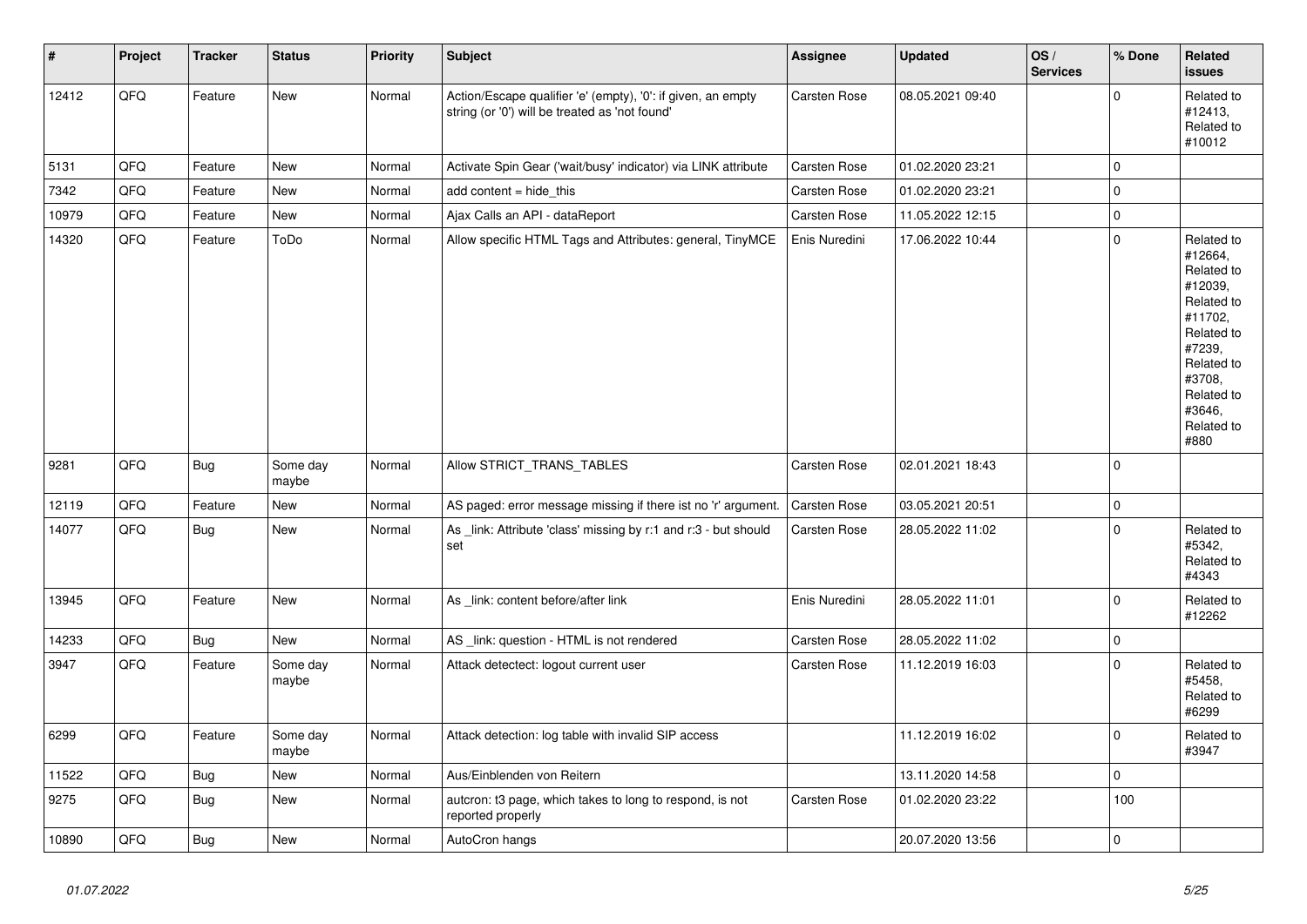| #     | Project | <b>Tracker</b> | <b>Status</b>     | <b>Priority</b> | <b>Subject</b>                                                                                       | <b>Assignee</b>     | <b>Updated</b>   | OS/<br><b>Services</b> | % Done       | Related<br><b>issues</b>                    |
|-------|---------|----------------|-------------------|-----------------|------------------------------------------------------------------------------------------------------|---------------------|------------------|------------------------|--------------|---------------------------------------------|
| 4250  | QFQ     | Feature        | <b>New</b>        | Normal          | AutoCron in QFQ via PHP                                                                              | Carsten Rose        | 01.02.2020 23:21 |                        | $\Omega$     | Related to<br>#3292,<br>Related to<br>#3291 |
| 12146 | QFQ     | Feature        | <b>New</b>        | Normal          | Autocron Job: Anzeigen wann der naechste Job ausgefuehrt<br>wird, resp das er nicht ausgefuehrt wird | <b>Carsten Rose</b> | 15.03.2021 15:23 |                        | $\mathbf 0$  |                                             |
| 3291  | QFQ     | Feature        | Some day<br>maybe | Normal          | AutoCron websiteToken                                                                                | Carsten Rose        | 11.12.2019 16:02 |                        | $\mathbf 0$  | Related to<br>#4250                         |
| 13647 | QFQ     | Bug            | <b>New</b>        | Normal          | Autofocus funktioniert nicht auf Chrome                                                              | Benjamin Baer       | 19.03.2022 17:44 |                        | $\mathsf 0$  |                                             |
| 7452  | QFQ     | Feature        | Some day<br>maybe | Normal          | automate deployment new QFQ version                                                                  | <b>Carsten Rose</b> | 16.09.2021 15:10 |                        | $\pmb{0}$    |                                             |
| 13608 | QFQ     | Feature        | Some day<br>maybe | Normal          | Automatic Browser Language Redirect                                                                  | Enis Nuredini       | 17.06.2022 08:35 |                        | $\mathbf 0$  |                                             |
| 12452 | QFQ     | Feature        | Priorize          | Normal          | BaseURL: alsways with '/' at the end                                                                 | Carsten Rose        | 19.06.2022 13:45 |                        | $\mathbf 0$  | Related to<br>#10782                        |
| 9346  | QFQ     | Feature        | Priorize          | Normal          | beforeSave: check if an upload is given                                                              | Carsten Rose        | 11.06.2021 21:18 |                        | $\mathbf{0}$ |                                             |
| 3782  | QFQ     | Bug            | Priorize          | Normal          | Bei fehlerhafter Eingabe (z.B. Datum) sollte das erwartete<br>Format angezeigt werden                | Carsten Rose        | 01.02.2020 10:13 |                        | $\mathbf 0$  |                                             |
| 7106  | QFQ     | Feature        | Some day<br>maybe | Normal          | Beispiel Nummerierung von Rows in Report                                                             |                     | 11.12.2019 16:01 |                        | $\mathbf 0$  |                                             |
| 7105  | QFQ     | Feature        | Some day<br>maybe | Normal          | Beispiel wie man in einer zweiten Tabelle speichert.                                                 |                     | 11.12.2019 16:01 |                        | $\Omega$     |                                             |
| 6288  | QFQ     | Feature        | Some day<br>maybe | Normal          | Best Practice: Erklaeren wie man ein Formular ganz in<br>'weiss' erstellen kann                      |                     | 11.12.2019 16:02 |                        | $\mathbf 0$  |                                             |
| 4194  | QFQ     | Feature        | In Progress       | Normal          | Bootstrap 4 ist jetzt offiziel                                                                       |                     | 03.05.2021 20:47 |                        | $\mathbf{0}$ | Related to<br>#10114                        |
| 5783  | QFQ     | Feature        | Some day<br>maybe | Normal          | <b>BPMN View/Edit</b>                                                                                |                     | 11.12.2019 16:02 |                        | $\mathbf 0$  |                                             |
| 12546 | QFQ     | <b>Bug</b>     | Feedback          | Normal          | Branch 'Development' - Unit Tests mit dirty workaround<br>angepasst                                  | Carsten Rose        | 19.03.2022 17:48 |                        | $\mathbf 0$  |                                             |
| 8520  | QFQ     | Feature        | Some day<br>maybe | Normal          | Bring QFQ to Composer                                                                                | Carsten Rose        | 16.09.2021 15:10 |                        | $\Omega$     |                                             |
| 9958  | QFQ     | <b>Bug</b>     | Priorize          | Normal          | Broken subrecord query: no error message                                                             | Carsten Rose        | 05.02.2021 15:15 |                        | $\pmb{0}$    |                                             |
| 9177  | QFQ     | Bug            | <b>New</b>        | Normal          | Bug? QFQ tries to save an action FE, which has real<br>existing column name                          | Carsten Rose        | 01.02.2020 23:22 |                        | $\mathbf 0$  |                                             |
| 8522  | QFQ     | Feature        | Some day<br>maybe | Normal          | build QFQ - npm warnings                                                                             | Benjamin Baer       | 01.02.2020 23:19 |                        | 50           |                                             |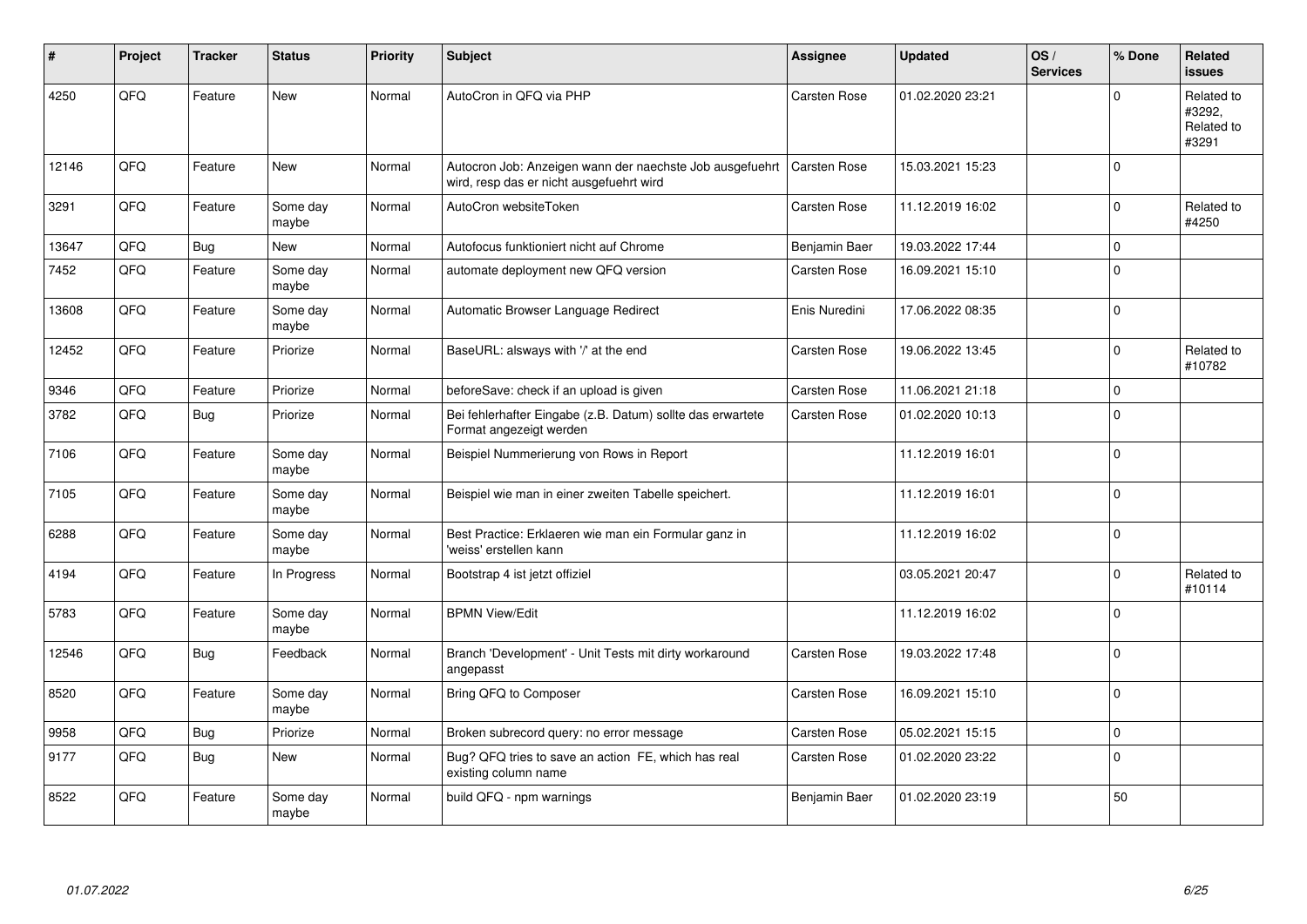| #     | Project | <b>Tracker</b> | <b>Status</b>     | Priority | <b>Subject</b>                                                                                                                | <b>Assignee</b> | <b>Updated</b>   | OS/<br><b>Services</b> | % Done              | Related<br><b>issues</b>                     |
|-------|---------|----------------|-------------------|----------|-------------------------------------------------------------------------------------------------------------------------------|-----------------|------------------|------------------------|---------------------|----------------------------------------------|
| 10716 | QFQ     | Feature        | Some day<br>maybe | Normal   | Business Logic mit Externen Skripten                                                                                          | Carsten Rose    | 16.09.2021 15:10 |                        | $\Omega$            | Related to<br>#10713,<br>Related to<br>#8217 |
| 9781  | QFQ     | Feature        | New               | Normal   | Button: CSS class to make buttons smaller                                                                                     | Carsten Rose    | 01.02.2020 23:22 |                        | $\mathbf 0$         |                                              |
| 13467 | QFQ     | Feature        | New               | Normal   | ChangeLog Generator                                                                                                           | Carsten Rose    | 19.03.2022 17:46 |                        | $\mathbf 0$         | Related to<br>#11460                         |
| 13451 | QFQ     | Bug            | New               | Normal   | Character Counter / Max Character: Problem in Safari                                                                          | Carsten Rose    | 15.04.2022 17:18 |                        | $\mathbf 0$         |                                              |
| 12474 | QFQ     | Feature        | New               | Normal   | Check BaseConfigURL if it is given and the the last char is '/'                                                               | Carsten Rose    | 03.05.2021 20:45 |                        | $\mathbf 0$         |                                              |
| 9853  | QFQ     | Feature        | New               | Normal   | Check das SQL / QFQ / Mail Logfile geschrieben wird                                                                           |                 | 09.01.2020 11:15 |                        | $\mathbf 0$         |                                              |
| 9669  | QFQ     | Bug            | Some day<br>maybe | Normal   | Checkbox / Template Group: radio/checkbox visible broken<br>after 'add'                                                       | Carsten Rose    | 16.06.2021 13:47 |                        | $\mathbf 0$         | Related to<br>#8091                          |
| 11752 | QFQ     | Bug            | New               | Normal   | checkbox renders multiple input elements with same name                                                                       | Carsten Rose    | 17.12.2020 14:58 |                        | $\Omega$            | Related to<br>#11750                         |
| 9691  | QFQ     | Bug            | In Progress       | Normal   | Checkbox: dynamic update > readonly                                                                                           | Carsten Rose    | 01.02.2020 23:22 |                        | 50                  | Related to<br>#9834                          |
| 12163 | QFQ     | Feature        | <b>New</b>        | Normal   | Checkbox: table wrap                                                                                                          | Carsten Rose    | 03.05.2021 20:51 |                        | $\mathbf 0$         |                                              |
| 12476 | QFQ     | Feature        | New               | Normal   | clearMe: a) should trigger 'dirty', b) sticky on textarea resize                                                              | Benjamin Baer   | 04.01.2022 08:40 |                        | $\mathbf 0$         | Related to<br>#9528                          |
| 6870  | QFQ     | Feature        | Priorize          | Normal   | Click on '_link' triggers an API call                                                                                         | Benjamin Baer   | 03.01.2022 08:25 |                        | $\mathbf 0$         |                                              |
| 4420  | QFQ     | Feature        | Some day<br>maybe | Normal   | Client: Local Storage - store the changes of a form, local in<br>the browser.                                                 | Benjamin Baer   | 11.12.2019 16:02 |                        | $\mathbf 0$         |                                              |
| 6715  | QFQ     | Feature        | Some day<br>maybe | Normal   | Code-Refactoring: dbArray vereinheitlichen                                                                                    | Carsten Rose    | 11.12.2019 16:02 |                        | $\mathbf 0$         |                                              |
| 7102  | QFQ     | Feature        | New               | Normal   | Comment sign in report: '#' and '--'                                                                                          | Carsten Rose    | 01.02.2020 23:21 |                        | $\mathbf 0$         |                                              |
| 3349  | QFQ     | <b>Bug</b>     | Some day<br>maybe | Normal   | config.qfq.ini: a) vertraegt keine '=' im Value (z.B. Passwort),<br>b) Values sollten in ticks einschliessbar sein (spaces, ) | Carsten Rose    | 11.12.2019 16:02 |                        | $\mathbf 0$         |                                              |
| 12714 | QFQ     | Bug            | New               | Normal   | Conversion of GIF to PDF broken when GIF contains Alpha.                                                                      | Carsten Rose    | 19.03.2022 17:49 |                        | $\mathbf 0$         |                                              |
| 4650  | QFQ     | Feature        | Some day<br>maybe | Normal   | Convert html to doc/rtf                                                                                                       | Carsten Rose    | 01.02.2020 23:20 |                        | $\mathbf 0$         | Related to<br>#10704                         |
| 12327 | QFQ     | Bug            | New               | Normal   | Copy to clipboard: Glyphicon can not be changed                                                                               | Carsten Rose    | 27.12.2021 17:59 |                        | $\mathbf 0$         |                                              |
| 12330 | QFQ     | Feature        | New               | Normal   | Copy to input field / text area / TinyMCE                                                                                     | Carsten Rose    | 07.04.2021 09:01 |                        | 0                   |                                              |
| 8089  | QFQ     | Feature        | New               | Normal   | Copy/Paste for FormElements                                                                                                   | Carsten Rose    | 01.02.2020 23:22 |                        | $\mathsf{O}\xspace$ |                                              |
| 10738 | QFQ     | Feature        | Some day<br>maybe | Normal   | CORS headers for external API requests                                                                                        |                 | 10.06.2020 14:00 |                        | $\mathbf 0$         |                                              |
| 13843 | QFQ     | Feature        | New               | Normal   | Create JWT via QFQ                                                                                                            | Carsten Rose    | 19.03.2022 17:42 |                        | $\mathsf 0$         |                                              |
| 13841 | QFQ     | Feature        | New               | Normal   | Create PDF via iText - evaluate                                                                                               | Carsten Rose    | 19.03.2022 17:42 |                        | $\mathsf{O}\xspace$ |                                              |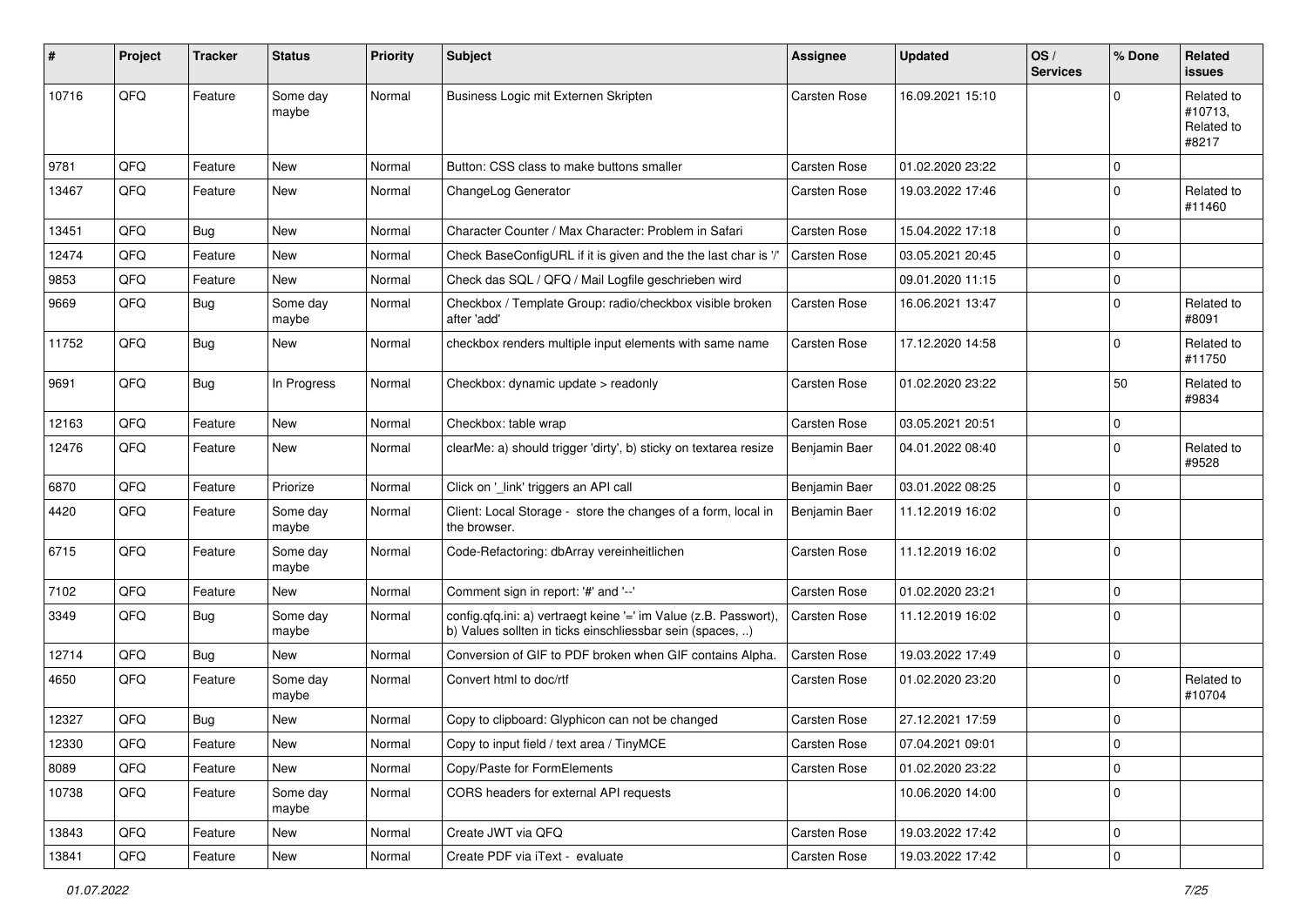| #     | Project | <b>Tracker</b> | <b>Status</b>              | <b>Priority</b> | Subject                                                                                                                                                       | <b>Assignee</b>     | <b>Updated</b>   | OS/<br><b>Services</b> | % Done      | Related<br><b>issues</b> |
|-------|---------|----------------|----------------------------|-----------------|---------------------------------------------------------------------------------------------------------------------------------------------------------------|---------------------|------------------|------------------------|-------------|--------------------------|
| 9136  | QFQ     | Feature        | New                        | Normal          | Create ZIP files with dynamic PDFs                                                                                                                            | Carsten Rose        | 01.02.2020 23:22 |                        | $\mathbf 0$ |                          |
| 4719  | QFQ     | Feature        | Some day<br>maybe          | Normal          | Custom Message in Client in case of 'Browser tab close,<br>modification will be lost'                                                                         |                     | 01.02.2020 23:20 |                        | $\mathbf 0$ |                          |
| 12337 | QFQ     | Feature        | Some day<br>maybe          | Normal          | Database.php: better caching                                                                                                                                  | Carsten Rose        | 16.09.2021 15:10 |                        | $\mathbf 0$ |                          |
| 13767 | QFQ     | Bug            | Feedback                   | Normal          | date/time-picker: required shows up/down button orange                                                                                                        | Enis Nuredini       | 16.05.2022 23:16 |                        | $\mathbf 0$ |                          |
| 14303 | QFQ     | Bug            | ToDo                       | Normal          | datetime broken with picker                                                                                                                                   | Enis Nuredini       | 17.06.2022 09:02 |                        | $\mathbf 0$ | Related to<br>#12630     |
| 6992  | QFQ     | Feature        | Some day<br>maybe          | Normal          | DB exception: Syntax Highlight                                                                                                                                |                     | 11.12.2019 16:01 |                        | $\mathbf 0$ | Related to<br>#5450      |
| 4627  | QFQ     | Feature        | Some day<br>maybe          | Normal          | dbupdate: all tables - check 'create', 'modified' if it is possible<br>to change to default 'CURRENT_TIMESTAMP' and modified<br>'ON UPDATE CURRENT_TIMESTAMP' |                     | 01.02.2020 23:20 |                        | $\mathbf 0$ |                          |
| 3130  | QFQ     | Bug            | Some day<br>maybe          | Normal          | Debug Info's nicht korrekt nach 'New > Save'.                                                                                                                 | Carsten Rose        | 11.12.2019 16:03 |                        | $\mathbf 0$ | Related to<br>#3253      |
| 3331  | QFQ     | Feature        | Some day<br>maybe          | Normal          | Default Tooltip fuer _page? Links: mit Form und Record ID                                                                                                     | Carsten Rose        | 11.12.2019 16:02 |                        | $\mathbf 0$ |                          |
| 9348  | QFQ     | Feature        | New                        | Normal          | defaultThumbnailSize: pre render thumbnails                                                                                                                   | <b>Carsten Rose</b> | 12.06.2021 09:05 |                        | $\mathbf 0$ |                          |
| 13566 | QFQ     | Feature        | Ready to sync<br>(develop) | Normal          | Delete config-example.gfg.php file                                                                                                                            | Carsten Rose        | 23.12.2021 09:25 |                        | $\mathbf 0$ |                          |
| 5850  | QFQ     | Feature        | Some day<br>maybe          | Normal          | Deployment: In QFQ Doc best practice fuer zeitgemaesses<br>Deployment beschreiben                                                                             |                     | 01.02.2020 23:20 |                        | $\mathbf 0$ |                          |
| 7630  | QFQ     | Feature        | Priorize                   | Normal          | detailed error message for simple upload                                                                                                                      | Carsten Rose        | 01.02.2020 10:13 |                        | $\mathbf 0$ |                          |
| 7481  | QFQ     | Feature        | New                        | Normal          | Detect 'BaseUrl' automatically                                                                                                                                | Carsten Rose        | 01.02.2020 23:21 |                        | $\mathbf 0$ |                          |
| 12503 | QFQ     | Feature        | Priorize                   | Normal          | Detect dangerous UPDATE statement with missing WHERE                                                                                                          | Carsten Rose        | 05.05.2021 22:09 |                        | $\mathbf 0$ |                          |
| 3458  | QFQ     | Feature        | Some day<br>maybe          | Normal          | Display 'Edit Form Element'-Checkbox on form: should<br>depend on FE Group                                                                                    | Carsten Rose        | 11.12.2019 16:02 |                        | $\mathbf 0$ | Related to<br>#3447      |
| 8892  | QFQ     | Feature        | Some day<br>maybe          | Normal          | Display and Edit SQL Comments in Form Editor                                                                                                                  | Carsten Rose        | 11.12.2019 16:01 |                        | $\mathbf 0$ |                          |
| 13460 | QFQ     | Bug            | New                        | Normal          | Doc: Password set/reset  password should not processed<br>with 'html encode'                                                                                  | Carsten Rose        | 19.03.2022 17:46 |                        | $\mathbf 0$ |                          |
| 14377 | QFQ     | Bug            | New                        | Normal          | Documentation > General Tips: white page after migration                                                                                                      | Enis Nuredini       | 19.06.2022 16:37 |                        | $\mathbf 0$ |                          |
| 8894  | QFQ     | Feature        | Some day<br>maybe          | Normal          | Documentation Tags Usable in QFQ Application                                                                                                                  | Carsten Rose        | 11.12.2019 16:01 |                        | $\mathbf 0$ |                          |
| 8316  | QFQ     | <b>Bug</b>     | Feedback                   | Normal          | Documentation/Behaviour for Nested Queries and<br>Record-Store confusing                                                                                      | Nicola Chiapolini   | 20.11.2019 09:14 |                        | $\mathbf 0$ |                          |
| 3905  | QFQ     | Feature        | Some day<br>maybe          | Normal          | Documentation: Best Practice anhand eines Online<br>Bewerbungstools                                                                                           | Carsten Rose        | 11.12.2019 16:03 |                        | $\mathbf 0$ |                          |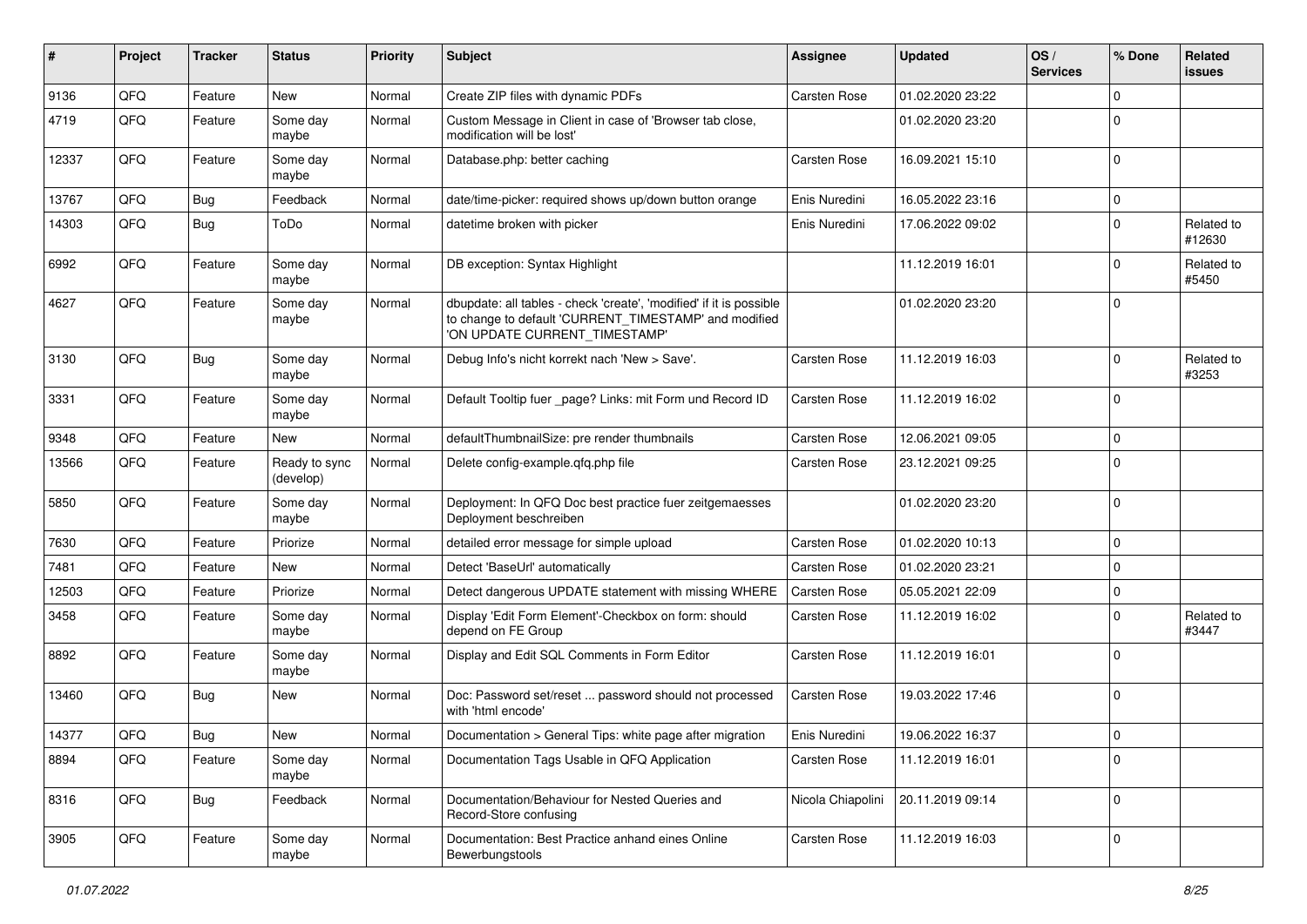| #     | Project | <b>Tracker</b> | <b>Status</b>     | <b>Priority</b> | <b>Subject</b>                                                                                                     | <b>Assignee</b>     | <b>Updated</b>   | OS/<br><b>Services</b> | % Done      | Related<br><b>issues</b> |
|-------|---------|----------------|-------------------|-----------------|--------------------------------------------------------------------------------------------------------------------|---------------------|------------------|------------------------|-------------|--------------------------|
| 12109 | QFQ     | Feature        | New               | Normal          | Donwload Link: Plain, SIP, Persistent Link, Peristent SIP -<br>new notation                                        | Carsten Rose        | 03.05.2021 20:45 |                        | $\mathbf 0$ | Related to<br>#12085     |
| 4293  | QFQ     | <b>Bug</b>     | Some day<br>maybe | Normal          | Download broken if token 'd:' is missing - but no error<br>message                                                 | Carsten Rose        | 11.12.2019 16:03 |                        | $\mathbf 0$ | Related to<br>#7514      |
| 10996 | QFQ     | Feature        | New               | Normal          | Download video via sip: no seek                                                                                    | Carsten Rose        | 12.08.2020 14:18 |                        | $\mathbf 0$ |                          |
| 6292  | QFQ     | Feature        | New               | Normal          | Download: File speichern mit Hash aber original Filename in<br>der Datenbank vermerken fuer Downloads              | <b>Carsten Rose</b> | 01.02.2020 23:21 |                        | $\mathbf 0$ |                          |
| 7100  | QFQ     | Feature        | Some day<br>maybe | Normal          | Download: log access, max downloads, time limit                                                                    |                     | 01.02.2020 23:19 |                        | $\mathbf 0$ |                          |
| 7217  | QFQ     | Feature        | Priorize          | Normal          | Download: notice User if `_sip=?` is missing                                                                       | Carsten Rose        | 01.02.2020 10:13 |                        | $\mathbf 0$ |                          |
| 5562  | QFQ     | Feature        | Priorize          | Normal          | Drag'n'Drop fuer Uploads                                                                                           | Benjamin Baer       | 21.03.2022 09:52 |                        | $\mathbf 0$ | Related to<br>#9706      |
| 12603 | QFQ     | Feature        | New               | Normal          | Dropdown (Select), Radio, checkbox:<br>itemListAlways={{!SELECT key, value}}                                       | Carsten Rose        | 19.03.2022 17:47 |                        | $\mathbf 0$ |                          |
| 10119 | QFQ     | Feature        | <b>New</b>        | Normal          | Dropdown (selectlist) & TypeAhead: format and catagorize<br>list                                                   | Carsten Rose        | 07.05.2020 09:36 |                        | $\mathbf 0$ |                          |
| 2995  | QFQ     | Feature        | Some day<br>maybe | Normal          | Dropdown JQuery Plugin: 'chosen' - Moeglichkeit um Select<br>Listen mehr Funktion zu geben. Kein Bootstrap noetig. | Carsten Rose        | 11.12.2019 16:03 |                        | $\mathbf 0$ |                          |
| 9975  | QFQ     | <b>Bug</b>     | Priorize          | Normal          | Dropdown Menu: 'r:3' broken                                                                                        | Carsten Rose        | 01.02.2020 10:13 |                        | $\mathbf 0$ |                          |
| 4869  | QFQ     | Feature        | Some day<br>maybe | Normal          | Dynamic Update (show, hide, readonly?, required?) for<br><b>Template Group Elements</b>                            | Carsten Rose        | 01.02.2020 23:19 |                        | $\mathbf 0$ | Related to<br>#4865      |
| 4583  | QFQ     | <b>Bug</b>     | Some day<br>maybe | Normal          | Dynamic Update bei TypeAhead Feldern                                                                               | Carsten Rose        | 01.02.2020 23:19 |                        | $\mathbf 0$ |                          |
| 2665  | QFQ     | Bug            | Priorize          | Normal          | Dynamic Update funktioniert nicht, wenn beim<br>entsprechenden FormElement eine size angegeben ist.                | Benjamin Baer       | 03.01.2022 08:12 |                        | 30          |                          |
| 3216  | QFQ     | Feature        | Some day<br>maybe | Normal          | dynamic update für checkbox label2                                                                                 | Carsten Rose        | 11.12.2019 16:03 |                        | $\mathbf 0$ | Related to<br>#2081      |
| 11504 | QFQ     | Feature        | New               | Normal          | Dynamic Update: Button text update for 'Save',' Close' &<br>'Delete'                                               | Carsten Rose        | 12.11.2020 23:44 |                        | $\mathbf 0$ |                          |
| 3811  | QFQ     | <b>Bug</b>     | Some day<br>maybe | Normal          | Dynamic Update: extraButtonInfo - Text aktualisieren                                                               | Carsten Rose        | 11.12.2019 16:03 |                        | $\mathbf 0$ | Related to<br>#11517     |
| 6224  | QFQ     | Feature        | Priorize          | Normal          | Dynamic update: fade in/out fields                                                                                 | Benjamin Baer       | 21.03.2022 09:50 |                        | $\mathbf 0$ |                          |
| 8106  | QFQ     | <b>Bug</b>     | Some day<br>maybe | Normal          | Dynamic Update: Feld kann nicht auf empty zurückgesetzt<br>werden                                                  | Carsten Rose        | 11.12.2019 16:01 |                        | $\mathbf 0$ |                          |
| 4082  | QFQ     | Feature        | New               | Normal          | Dynamic Update: modeSql - useful default                                                                           | Carsten Rose        | 01.02.2020 23:22 |                        | $\mathbf 0$ |                          |
| 3682  | QFQ     | Bug            | Some day<br>maybe | Normal          | Dynamic update: Radio buttons                                                                                      | Carsten Rose        | 11.12.2019 16:02 |                        | $\mathbf 0$ |                          |
| 7002  | QFQ     | Bug            | New               | Normal          | Dynamic Update: row does not disappear / appear                                                                    | Carsten Rose        | 01.02.2020 23:22 |                        | $\mathbf 0$ |                          |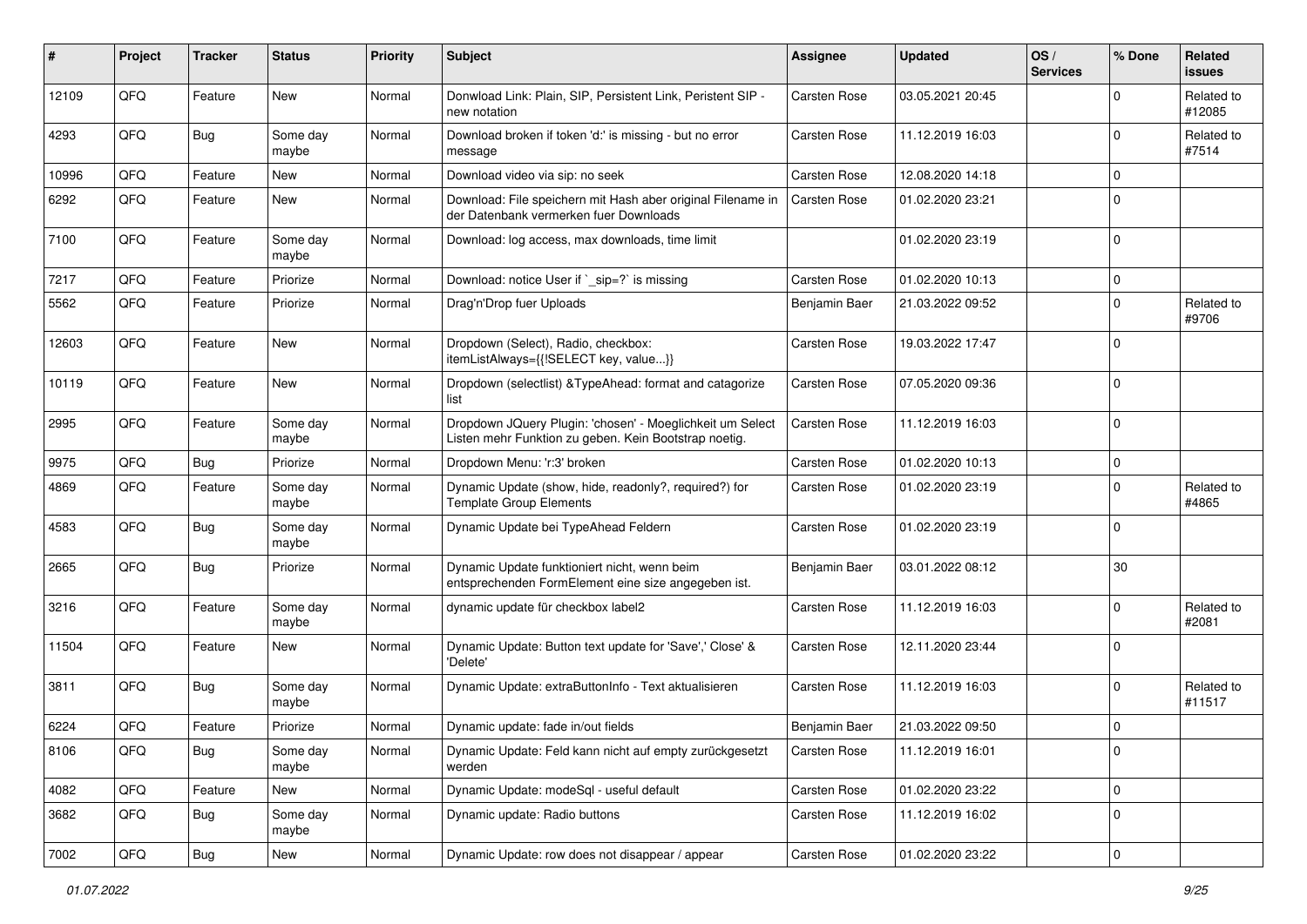| ∦     | Project    | <b>Tracker</b> | <b>Status</b>     | <b>Priority</b> | <b>Subject</b>                                                                                                          | Assignee            | <b>Updated</b>   | OS/<br><b>Services</b> | % Done      | Related<br><b>issues</b>                         |
|-------|------------|----------------|-------------------|-----------------|-------------------------------------------------------------------------------------------------------------------------|---------------------|------------------|------------------------|-------------|--------------------------------------------------|
| 6083  | QFQ        | Feature        | Some day<br>maybe | Normal          | Dynamic Update: Value Check via SQL                                                                                     |                     | 11.12.2019 16:02 |                        | $\Omega$    |                                                  |
| 7109  | QFQ        | Feature        | <b>New</b>        | Normal          | Dynamic Updates: row/element hide                                                                                       | <b>Carsten Rose</b> | 01.02.2020 23:22 |                        | $\Omega$    | Has<br>duplicate<br>#4081                        |
| 11460 | QFQ        | Feature        | <b>New</b>        | Normal          | Easier creation of changelog: gitchangelog                                                                              | <b>Carsten Rose</b> | 12.06.2021 10:20 |                        | $\Omega$    | Related to<br>#13467                             |
| 5893  | QFQ        | Feature        | Some day<br>maybe | Normal          | Edit on double-click                                                                                                    |                     | 01.02.2020 23:19 |                        | $\Omega$    | Related to<br>#5894                              |
| 9783  | QFQ        | <b>Bug</b>     | New               | Normal          | Email with special characters                                                                                           | Carsten Rose        | 01.02.2020 23:22 |                        | $\Omega$    |                                                  |
| 12989 | QFQ        | <b>Bug</b>     | <b>New</b>        | Normal          | empty string does not trigger dynamic update                                                                            | Enis Nuredini       | 28.05.2022 11:09 |                        | $\Omega$    |                                                  |
| 10759 | QFQ        | Bug            | <b>New</b>        | Normal          | emptyMeansNull - Feld falsch aktualisiert                                                                               |                     | 12.11.2020 23:45 |                        | $\Omega$    |                                                  |
| 3864  | QFQ        | Feature        | <b>New</b>        | Normal          | Encrypt / decrypt field                                                                                                 | Enis Nuredini       | 30.06.2022 16:29 |                        | $\Omega$    |                                                  |
| 5579  | QFQ        | Feature        | Some day<br>maybe | Normal          | Enhance Doc / Presentation: variable type 'link column type'                                                            | Carsten Rose        | 01.02.2020 23:19 |                        | $\Omega$    |                                                  |
| 8585  | QFQ        | Feature        | Priorize          | Normal          | Enhance Error message for 'unknown form'                                                                                | Carsten Rose        | 01.02.2020 10:13 |                        | $\Omega$    |                                                  |
| 6250  | QFQ        | Feature        | In Progress       | Normal          | Enhance layout: a) Subrecord, b) Subrecord-Title                                                                        | Carsten Rose        | 01.02.2020 23:22 |                        | $\Omega$    | Related to<br>#5391                              |
| 13689 | QFQ        | Bug            | <b>New</b>        | Normal          | Enter auf Eingabefeld mit ungültigem Wert führt zu blurry<br>Seite                                                      | Enis Nuredini       | 28.05.2022 10:53 |                        | $\Omega$    | Related to<br>#14245, Has<br>duplicate<br>#11891 |
| 9013  | QFQ        | Bug            | <b>New</b>        | Normal          | Error in Twig template not handled                                                                                      | Carsten Rose        | 20.10.2021 13:43 |                        | $\Omega$    |                                                  |
| 6677  | QFQ        | Bug            | <b>New</b>        | Normal          | Error message FE Action Element: no/wrong FE reference<br>who cause the problem.                                        | Carsten Rose        | 01.02.2020 23:21 |                        | $\Omega$    |                                                  |
| 7547  | QFQ        | Bug            | <b>New</b>        | Normal          | Error Message in afterSave: wrong parameter column<br>reported                                                          | Carsten Rose        | 01.02.2020 23:22 |                        | $\Omega$    |                                                  |
| 5132  | <b>OFO</b> | Feature        | Some day<br>maybe | Normal          | Error Message sendmail missing attachment: more details                                                                 | Carsten Rose        | 01.02.2020 23:19 |                        | $\Omega$    |                                                  |
| 6912  | QFQ        | <b>Bug</b>     | <b>New</b>        | Normal          | error Message Var 'deadline' already set in SIP - in Form<br>with FE.value={{deadline:R:::{{deadlinePeriod:Y}}}}        | Carsten Rose        | 01.02.2020 23:21 |                        | $\Omega$    |                                                  |
| 9127  | QFQ        | <b>Bug</b>     | <b>New</b>        | Normal          | Error Message: change 'roll over' color - text not readable                                                             | Carsten Rose        | 01.02.2020 23:22 |                        | $\mathbf 0$ |                                                  |
| 9128  | QFQ        | Feature        | <b>New</b>        | Normal          | Error Message: not replaced variables- a) replace back to<br>'{{', b) underline                                         | Carsten Rose        | 01.02.2020 23:22 |                        | $\Omega$    | Related to<br>#9129                              |
| 4330  | QFQ        | Feature        | Some day<br>maybe | Normal          | Error Message: report missing {{ / }} in sqlUpdate, sqlInsert,<br>sqlDelete, sqlAfter, sqlBefore in FE action elements. | Carsten Rose        | 01.02.2020 23:20 |                        | $\Omega$    |                                                  |
| 4328  | QFQ        | Bug            | Some day<br>maybe | Normal          | Error Message: Show FE name/number on problems in FE                                                                    | Carsten Rose        | 01.02.2020 23:20 |                        | $\Omega$    |                                                  |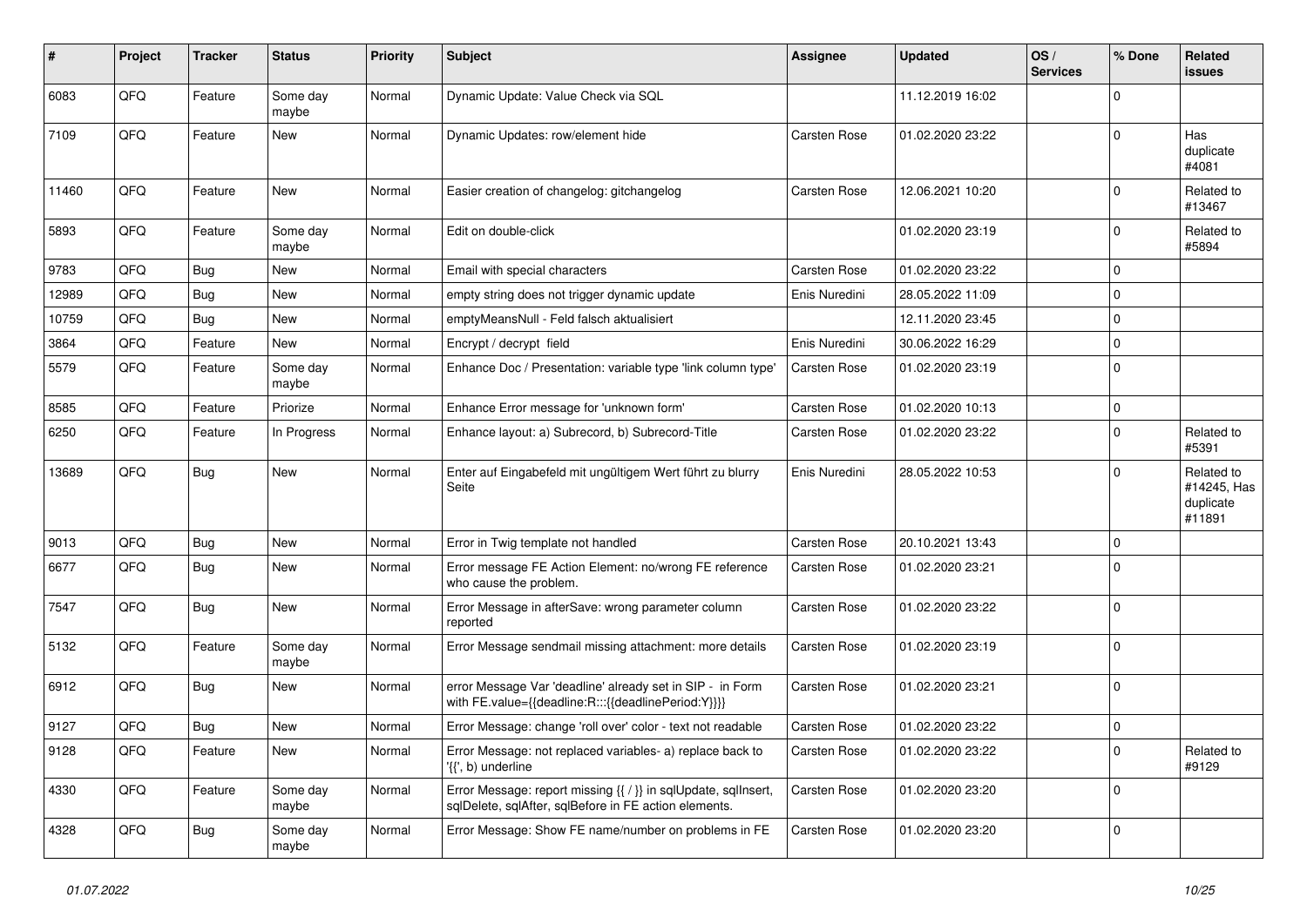| $\vert$ # | Project | <b>Tracker</b> | <b>Status</b>     | <b>Priority</b> | <b>Subject</b>                                                             | <b>Assignee</b> | <b>Updated</b>   | OS/<br><b>Services</b> | % Done      | <b>Related</b><br><b>issues</b>                                                                                                |
|-----------|---------|----------------|-------------------|-----------------|----------------------------------------------------------------------------|-----------------|------------------|------------------------|-------------|--------------------------------------------------------------------------------------------------------------------------------|
| 10874     | QFQ     | Feature        | <b>New</b>        | Normal          | Erstellen eines Foreign Keys in der Tabelle "FormElement"                  |                 | 13.07.2020 10:11 |                        | $\mathbf 0$ |                                                                                                                                |
| 10324     | QFQ     | Bug            | New               | Normal          | Excel Export mit Template funktioniert nur, wenn Template<br>vor uid kommt |                 | 30.03.2020 11:20 |                        | $\pmb{0}$   | Related to<br>#10257                                                                                                           |
| 10976     | QFQ     | Feature        | New               | Normal          | Excel Export Verbesserungen                                                | Carsten Rose    | 06.08.2020 10:56 |                        | $\mathbf 0$ |                                                                                                                                |
| 12024     | QFQ     | Feature        | New               | Normal          | Excel Export: text columns by default decode<br>htmlspeciachar()           | Carsten Rose    | 17.02.2021 23:55 |                        | $\mathbf 0$ | Related to<br>#12022                                                                                                           |
| 6594      | QFQ     | Feature        | New               | Normal          | Excel: on download, check if there is a valid sip                          | Carsten Rose    | 01.02.2020 23:21 |                        | $\mathbf 0$ |                                                                                                                                |
| 3900      | QFQ     | Feature        | Some day<br>maybe | Normal          | Extend documentation of 'Copy / Paste'                                     | Carsten Rose    | 11.12.2019 16:03 |                        | $\mathbf 0$ | Related to<br>#3899                                                                                                            |
| 11217     | QFQ     | Feature        | Some day<br>maybe | Normal          | <b>Extend Script Functionality</b>                                         | Carsten Rose    | 16.09.2021 15:10 |                        | $\mathbf 0$ |                                                                                                                                |
| 14185     | QFQ     | Feature        | New               | Normal          | External/Autocron.php - better suitable directory                          | Support: System | 28.05.2022 11:03 |                        | $\mathbf 0$ |                                                                                                                                |
| 11517     | QFQ     | Bug            | In Progress       | Normal          | extraButtonInfo Broken for multiple FormElements                           | Carsten Rose    | 12.05.2022 13:12 |                        | $\mathbf 0$ | Related to<br>#7890,<br>Related to<br>#3811, Has<br>duplicate<br>#10905, Has<br>duplicate<br>#10553, Has<br>duplicate<br>#6779 |
| 4528      | QFQ     | Bug            | Some day<br>maybe | Normal          | extraButtonLock mit SQLAhead Bug                                           | Carsten Rose    | 01.02.2020 23:19 |                        | $\mathbf 0$ |                                                                                                                                |
| 8719      | QFQ     | Feature        | <b>New</b>        | Normal          | extraButtonLock: add support for 0/1                                       | Carsten Rose    | 01.02.2020 23:22 |                        | $\mathbf 0$ |                                                                                                                                |
| 6972      | QFQ     | Feature        | Some day<br>maybe | Normal          | Fabric Clipboard / cross browser tab                                       | Benjamin Baer   | 01.02.2020 23:21 |                        | $\mathbf 0$ |                                                                                                                                |
| 5024      | QFQ     | Feature        | Some day<br>maybe | Normal          | Fabric: Generate PDF with edits                                            | Benjamin Baer   | 01.02.2020 23:20 |                        | $\mathbf 0$ | Related to<br>#10704                                                                                                           |
| 6801      | QFQ     | Feature        | Priorize          | Normal          | Fabric: Maximize / FullIscreen                                             | Benjamin Baer   | 21.03.2022 09:56 |                        | $\mathbf 0$ |                                                                                                                                |
| 9862      | QFQ     | <b>Bug</b>     | Priorize          | Normal          | Failed writing to sql mail qfq.log should throw an exception               | Carsten Rose    | 01.02.2020 10:13 |                        | $\mathbf 0$ |                                                                                                                                |
| 8584      | QFQ     | Feature        | Priorize          | Normal          | FE 'Action' - never assign to Container (except Template<br>Group)         | Carsten Rose    | 01.02.2020 10:13 |                        | $\pmb{0}$   |                                                                                                                                |
| 9352      | QFQ     | Feature        | <b>New</b>        | Normal          | FE 'Native' fire slaveld, sqlAfter, sqlIns                                 | Carsten Rose    | 01.02.2020 23:22 |                        | $\mathbf 0$ |                                                                                                                                |
| 7812      | QFQ     | Feature        | New               | Normal          | FE 'Subrecord' - new option 'subrecordShowFilter',<br>'subrecordPaging'    | Carsten Rose    | 01.02.2020 23:22 |                        | $\pmb{0}$   |                                                                                                                                |
| 3750      | QFQ     | Bug            | Some day<br>maybe | Normal          | FE in a row: if one violates check, all are red                            | Carsten Rose    | 11.12.2019 16:03 |                        | $\mathbf 0$ |                                                                                                                                |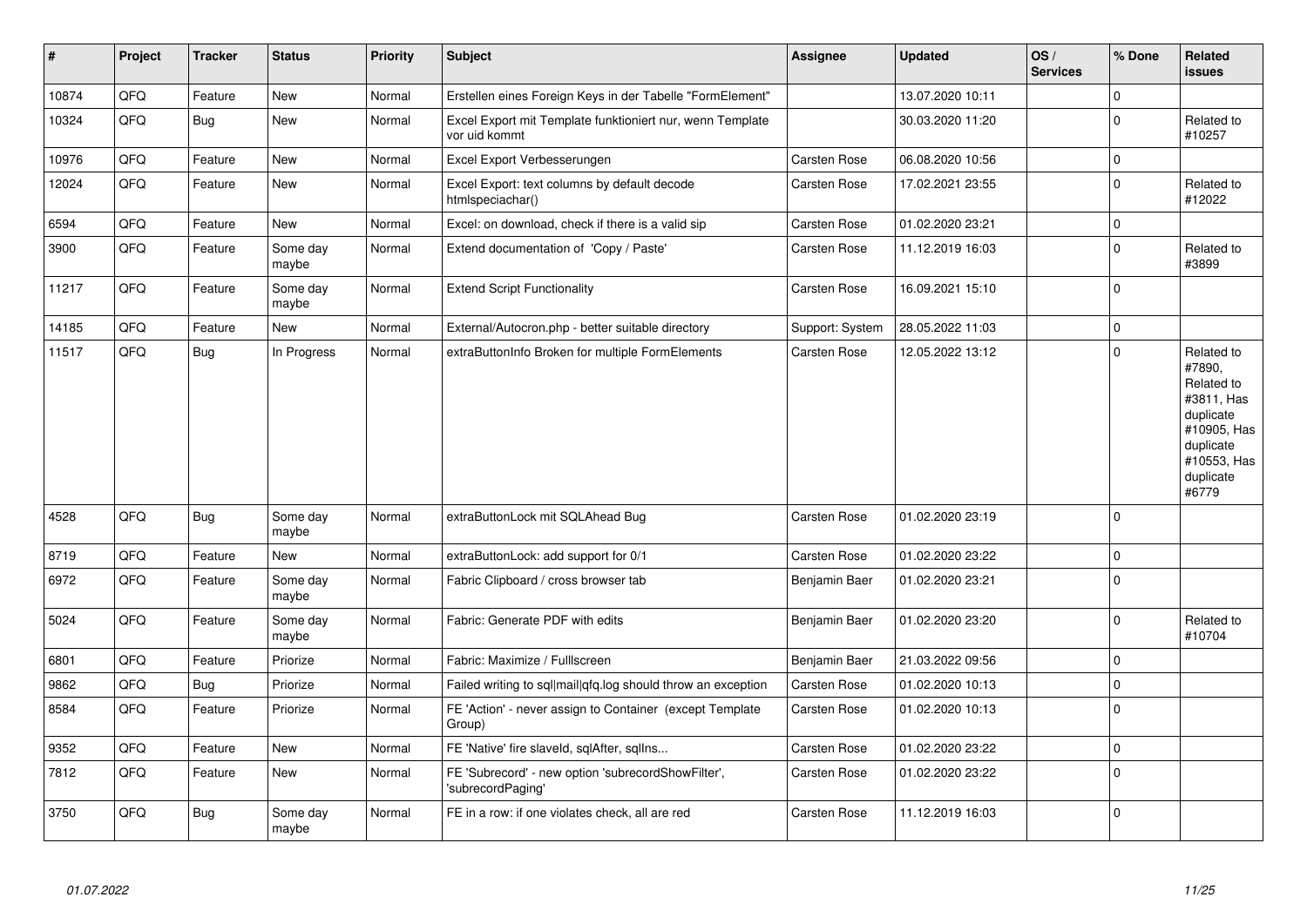| #     | Project | <b>Tracker</b> | <b>Status</b>     | Priority | <b>Subject</b>                                                                                                       | <b>Assignee</b>     | <b>Updated</b>   | OS/<br><b>Services</b> | % Done      | Related<br><b>issues</b>                                              |
|-------|---------|----------------|-------------------|----------|----------------------------------------------------------------------------------------------------------------------|---------------------|------------------|------------------------|-------------|-----------------------------------------------------------------------|
| 3415  | QFQ     | Feature        | Some day<br>maybe | Normal   | FE Login Box Templatefile                                                                                            | Benjamin Baer       | 11.12.2019 16:02 |                        | $\Omega$    |                                                                       |
| 12040 | QFQ     | Bug            | <b>New</b>        | Normal   | FE Mode 'hidden' für zwei FEs auf einer Zeile                                                                        | Carsten Rose        | 18.02.2021 10:13 |                        | $\Omega$    |                                                                       |
| 3547  | QFQ     | Bug            | <b>New</b>        | Normal   | FE of type 'note' causes writing of empty fields.                                                                    | Carsten Rose        | 01.02.2020 23:21 |                        | $\mathbf 0$ |                                                                       |
| 4536  | QFQ     | Feature        | Some day<br>maybe | Normal   | FE upload: problem with delete if mutliple uploads an<br>FE.name="                                                   |                     | 01.02.2020 23:20 |                        | $\Omega$    |                                                                       |
| 7656  | QFQ     | <b>Bug</b>     | Priorize          | Normal   | FE with required, 'pattern' and 'extraButtonLock': always<br>complain about missing value                            | Carsten Rose        | 01.02.2020 10:13 |                        | $\mathbf 0$ |                                                                       |
| 8277  | QFQ     | Feature        | Priorize          | Normal   | fe.parameter.default=                                                                                                | Carsten Rose        | 01.02.2020 23:17 |                        | $\mathbf 0$ | Related to<br>#8113                                                   |
| 10013 | QFQ     | Feature        | Some day<br>maybe | Normal   | FE.typ=editor: CodeMirror                                                                                            | Carsten Rose        | 08.06.2022 10:37 |                        | $\Omega$    | Related to<br>#12611,<br>Related to<br>#12490,<br>Related to<br>#7732 |
| 5021  | QFQ     | Bug            | Some day<br>maybe | Normal   | FE.typ=extra - during save displays error 'datum2' already<br>filled in STORE_SIP - the value is stored nevertheless | Carsten Rose        | 01.02.2020 23:19 |                        | $\mathbf 0$ | Related to<br>#3875                                                   |
| 5559  | QFQ     | <b>Bug</b>     | <b>New</b>        | Normal   | FE.type = Upload: 'accept' might contain variables                                                                   | Carsten Rose        | 11.05.2020 21:23 |                        | $\mathbf 0$ |                                                                       |
| 8049  | QFQ     | Bug            | <b>New</b>        | Normal   | FE.type=note, column 'value': text moves some pixel to top<br>after save                                             | <b>Carsten Rose</b> | 01.02.2020 23:22 |                        | $\mathbf 0$ |                                                                       |
| 9317  | QFQ     | Bug            | <b>New</b>        | Normal   | FE.type=note: with dynamic show/hidden an empty label<br>causes trouble                                              | Carsten Rose        | 01.02.2020 23:22 |                        | $\mathbf 0$ |                                                                       |
| 5877  | QFQ     | <b>Bug</b>     | Some day<br>maybe | Normal   | FE.type=note:bsColumn strange behaviour                                                                              |                     | 01.02.2020 23:19 |                        | $\Omega$    |                                                                       |
| 10082 | QFQ     | Bug            | <b>New</b>        | Normal   | FE.type=SELECT - 'sanatize' Class                                                                                    | Carsten Rose        | 07.05.2020 09:36 |                        | $\Omega$    | Related to<br>#10081                                                  |
| 12162 | QFQ     | Feature        | New               | Normal   | FE.type=sendmail: personalized mailing (several mails) via<br>template                                               | Carsten Rose        | 03.05.2021 20:45 |                        | $\mathbf 0$ |                                                                       |
| 8037  | QFQ     | Bug            | Priorize          | Normal   | FE.type=upload (advanced mode): {{slaveld:V}} missing<br>during dynamic update                                       | Carsten Rose        | 01.02.2020 10:13 |                        | $\Omega$    |                                                                       |
| 9533  | QFQ     | Bug            | <b>New</b>        | Normal   | FE.type=upload: Check in 'beforeSave' if upload is given                                                             | Carsten Rose        | 01.02.2020 23:22 |                        | $\Omega$    | Related to<br>#11523                                                  |
| 4444  | QFQ     | Feature        | Some day<br>maybe | Normal   | FE.type=upload: detect mime type                                                                                     |                     | 11.12.2019 16:02 |                        | $\Omega$    | Related to<br>#4303                                                   |
| 7512  | QFQ     | <b>Bug</b>     | <b>New</b>        | Normal   | FE: inputType=number >> 'pattern' is not respected                                                                   | Carsten Rose        | 01.02.2020 23:22 |                        | $\mathbf 0$ |                                                                       |
| 7920  | QFQ     | Feature        | <b>New</b>        | Normal   | FE: Syntax Highlight, Zeinlenumbruch                                                                                 | Carsten Rose        | 01.02.2020 10:03 |                        | $\Omega$    |                                                                       |
| 10937 | QFQ     | Bug            | <b>New</b>        | Normal   | Fehler mit abhängigen Select- Feldern beim Positionieren                                                             | Carsten Rose        | 12.11.2020 23:45 |                        | $\mathbf 0$ |                                                                       |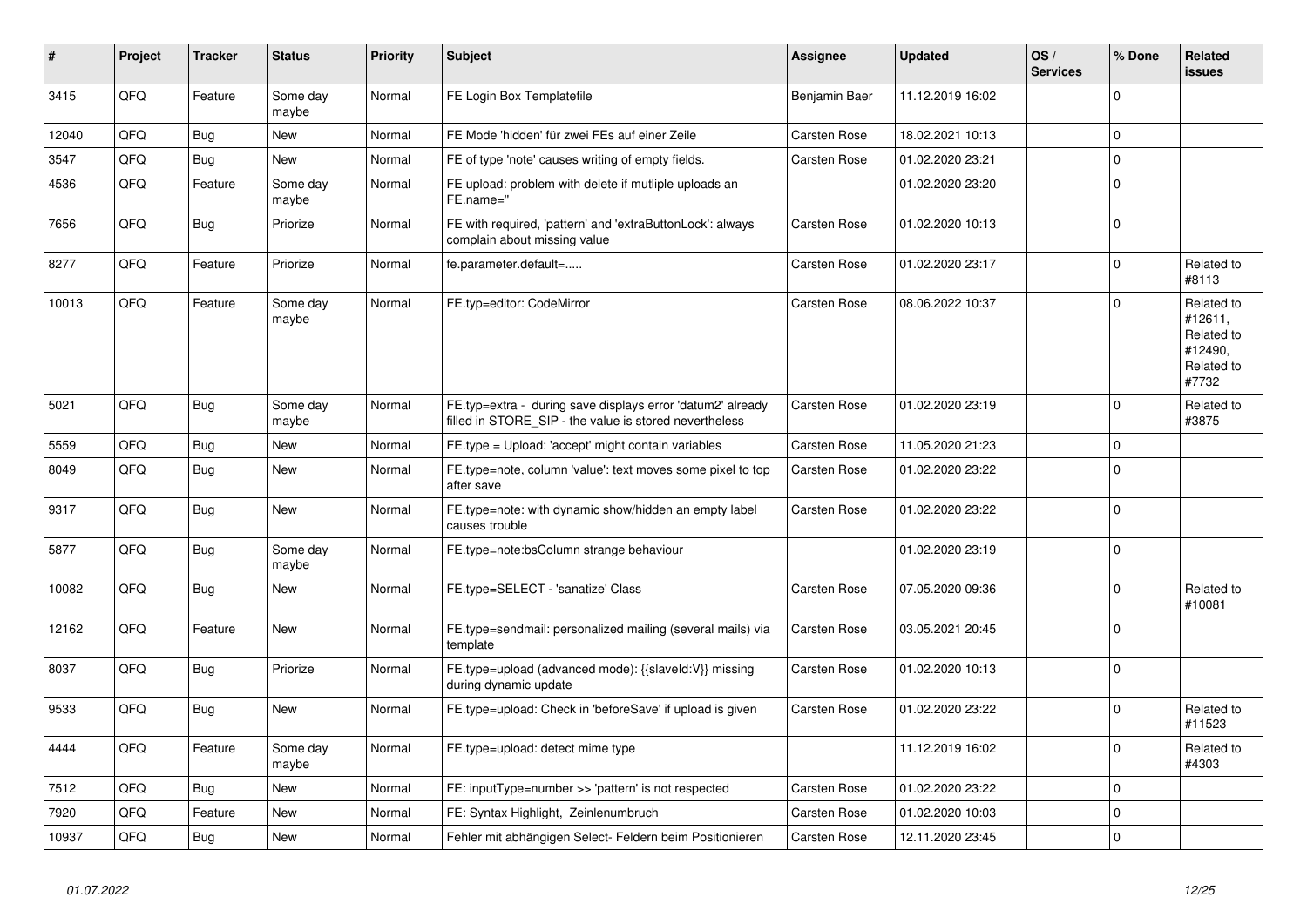| ∦     | Project | <b>Tracker</b> | <b>Status</b>     | <b>Priority</b> | <b>Subject</b>                                                                                                                                           | <b>Assignee</b>     | <b>Updated</b>   | OS/<br><b>Services</b> | % Done      | Related<br><b>issues</b>                                                    |
|-------|---------|----------------|-------------------|-----------------|----------------------------------------------------------------------------------------------------------------------------------------------------------|---------------------|------------------|------------------------|-------------|-----------------------------------------------------------------------------|
| 4872  | QFQ     | Feature        | Some day<br>maybe | Normal          | Fields of Typo3 page available in STORE_TYPO3                                                                                                            | Carsten Rose        | 01.02.2020 23:19 |                        | $\mathbf 0$ |                                                                             |
| 4413  | QFQ     | Feature        | New               | Normal          | fieldset: show/hidden, modeSql, dynamicUpdate                                                                                                            | Carsten Rose        | 09.02.2022 15:19 |                        | $\mathbf 0$ |                                                                             |
| 10003 | QFQ     | Feature        | Priorize          | Normal          | fieldset: stronger visualize group                                                                                                                       | Benjamin Baer       | 12.02.2020 08:13 |                        | $\mathbf 0$ |                                                                             |
| 6462  | QFQ     | <b>Bug</b>     | <b>New</b>        | Normal          | File Upload: Nutzlose Fehlermeldung wenn Datei zu gross                                                                                                  | Carsten Rose        | 01.02.2020 23:21 |                        | $\mathbf 0$ | Related to<br>#6139                                                         |
| 5923  | QFQ     | Feature        | Some day<br>maybe | Normal          | fillStoreSystemBySqlLate                                                                                                                                 |                     | 01.02.2020 23:19 |                        | $\mathbf 0$ |                                                                             |
| 3880  | QFQ     | Feature        | Some day<br>maybe | Normal          | Form 'Form': anlegen einer Tabelle                                                                                                                       |                     | 14.01.2021 10:12 |                        | $\mathbf 0$ |                                                                             |
| 3879  | QFQ     | Feature        | Some day<br>maybe | Normal          | Form 'FormElement': Beim Feld 'name' rechts in der Notiz<br>einen Link einblenden - a) aktuelle Definition anzeigen, b)<br>Spalte in der Tabelle anlegen |                     | 11.12.2019 16:03 |                        | $\mathbf 0$ |                                                                             |
| 3878  | QFQ     | Feature        | Some day<br>maybe | Normal          | Form 'FormElement': Spalte 'name' typeAhead mit<br>Spaltennamen der Primarytable.                                                                        |                     | 11.12.2019 16:03 |                        | $\mathbf 0$ |                                                                             |
| 8336  | QFQ     | Feature        | <b>New</b>        | Normal          | Form > modified > Close New: a) Optional disable popup, b)<br>custom text, c) mode on save: close stay                                                   | <b>Carsten Rose</b> | 01.02.2020 23:22 |                        | $\mathbf 0$ | Related to<br>#8335                                                         |
| 10763 | QFQ     | Feature        | New               | Normal          | form accessed and submitted despite logout?                                                                                                              |                     | 16.06.2020 11:43 |                        | $\mathbf 0$ |                                                                             |
| 11716 | QFQ     | Feature        | New               | Normal          | Form an beliebiger Stelle im Report anzeigen                                                                                                             |                     | 09.12.2020 09:47 |                        | $\mathbf 0$ |                                                                             |
| 12262 | QFQ     | Feature        | ToDo              | Normal          | Form buttons on top: more customable                                                                                                                     | Enis Nuredini       | 17.06.2022 10:44 |                        | $\Omega$    | Related to<br>#13945, Has<br>duplicate<br>#4046, Has<br>duplicate<br>#10080 |
| 9602  | QFQ     | Feature        | <b>New</b>        | Normal          | Form definition as JSON                                                                                                                                  | Carsten Rose        | 01.02.2020 23:21 |                        | $\Omega$    | Related to<br>#9600                                                         |
| 4756  | QFQ     | <b>Bug</b>     | New               | Normal          | Form dirty even nothing changes                                                                                                                          | Carsten Rose        | 11.12.2019 16:16 |                        | $\mathbf 0$ |                                                                             |
| 11322 | QFQ     | Feature        | Some day<br>maybe | Normal          | Form Element JSON - (multiline parameter field)                                                                                                          | Carsten Rose        | 16.09.2021 15:10 |                        | $\mathbf 0$ |                                                                             |
| 12315 | QFQ     | Feature        | Some day<br>maybe | Normal          | Form History (Diffs) / Backups                                                                                                                           | Carsten Rose        | 16.09.2021 15:10 |                        | $\mathbf 0$ |                                                                             |
| 14322 | QFQ     | Bug            | <b>New</b>        | Normal          | Form Load: by default no scroll (save & close should be<br>visible)                                                                                      | Enis Nuredini       | 15.06.2022 14:12 |                        | $\mathbf 0$ | Related to<br>#14321,<br>Related to<br>#6232                                |
| 13572 | QFQ     | Feature        | Feedback          | Normal          | Form Load: misleading error message on trying to load non<br>existent primary record                                                                     | Enis Nuredini       | 16.05.2022 23:16 |                        | 100         |                                                                             |
| 5557  | QFO     | <b>Bug</b>     | Some day<br>maybe | Normal          | Form load: STORE_RECORD filled, but should be empty                                                                                                      | Carsten Rose        | 01.02.2020 23:19 |                        | $\mathsf 0$ |                                                                             |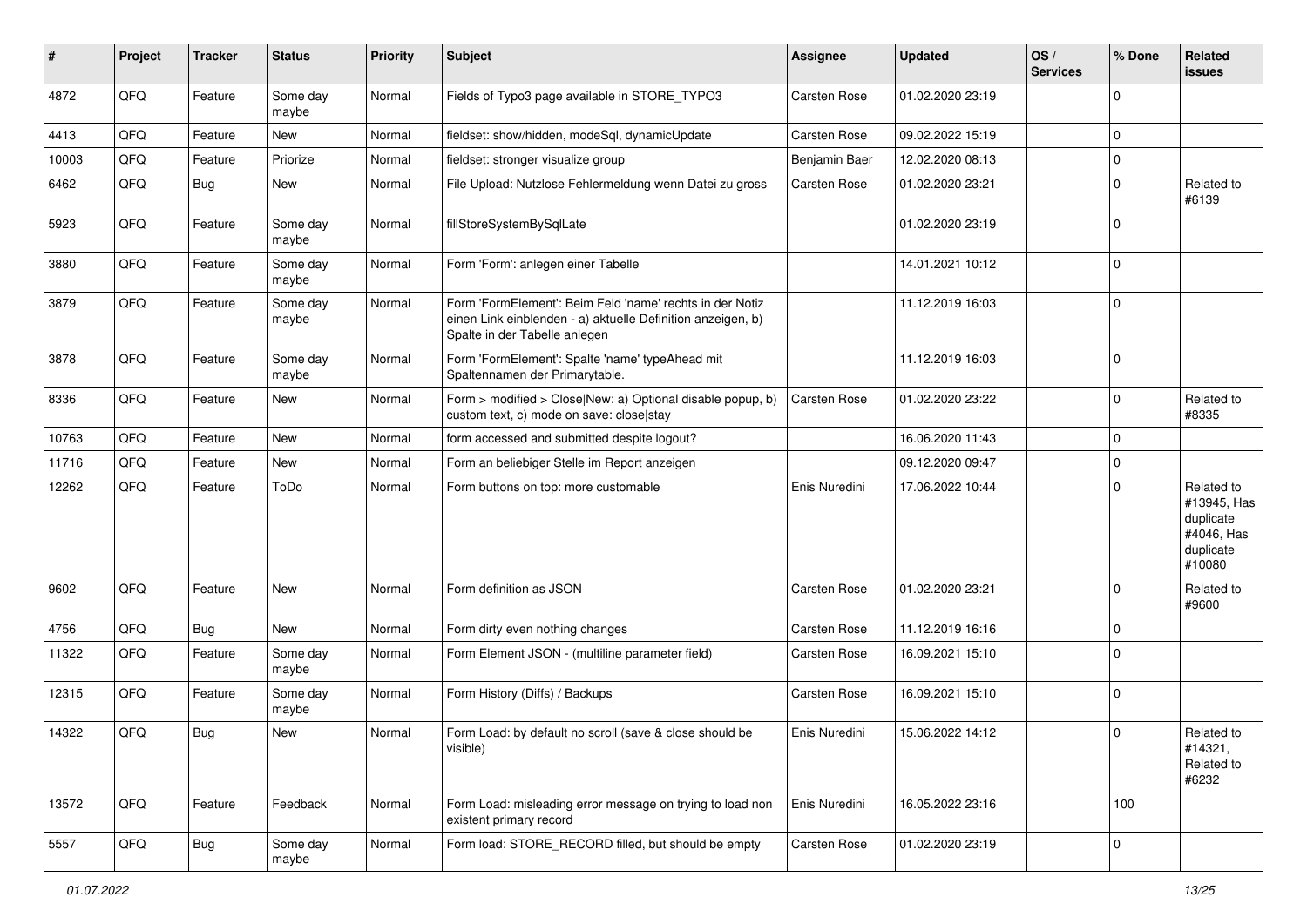| #     | Project | <b>Tracker</b> | <b>Status</b>     | <b>Priority</b> | <b>Subject</b>                                                                                                                                      | <b>Assignee</b>     | <b>Updated</b>   | OS/<br><b>Services</b> | % Done      | Related<br><b>issues</b> |
|-------|---------|----------------|-------------------|-----------------|-----------------------------------------------------------------------------------------------------------------------------------------------------|---------------------|------------------|------------------------|-------------|--------------------------|
| 14245 | QFQ     | Bug            | New               | Normal          | Form Save Btn bleibt disabled wenn Datumsfeld über<br>Datepicker geändert                                                                           | Enis Nuredini       | 27.05.2022 13:45 |                        | $\mathbf 0$ | Related to<br>#13689     |
| 5983  | QFQ     | Feature        | Some day<br>maybe | Normal          | Form Submit (save & update): normalize date/-time FE                                                                                                | Carsten Rose        | 01.02.2020 23:19 |                        | $\mathbf 0$ |                          |
| 12581 | QFQ     | Bug            | <b>New</b>        | Normal          | Form.forward=close: Record 'new' in new browser tab ><br>save (& close) >> Form is not reloaded with new created<br>record id and stays in mode=new | Carsten Rose        | 19.03.2022 17:48 |                        | $\mathbf 0$ |                          |
| 9668  | QFQ     | Feature        | Priorize          | Normal          | Form.mode: rename 'hidden' to 'hide'                                                                                                                | <b>Carsten Rose</b> | 05.05.2021 22:14 |                        | $\mathbf 0$ | Related to<br>#6437      |
| 9773  | QFQ     | Bug            | New               | Normal          | form.parameter.formModeGlobal=requiredOff                                                                                                           | Carsten Rose        | 01.02.2020 15:56 |                        | $\mathbf 0$ |                          |
| 3708  | QFQ     | Feature        | Some day<br>maybe | Normal          | Form: input - 'specialchars', 'none'  gewisse tags erlauben,<br>andere verbieten                                                                    | <b>Carsten Rose</b> | 11.12.2019 16:02 |                        | $\mathbf 0$ | Related to<br>#14320     |
| 6289  | QFQ     | Feature        | <b>New</b>        | Normal          | Form: Log                                                                                                                                           | Carsten Rose        | 01.02.2020 23:21 |                        | $\mathbf 0$ |                          |
| 4443  | QFQ     | Feature        | Some day<br>maybe | Normal          | Form: multiple secondary tables                                                                                                                     |                     | 01.02.2020 23:20 |                        | $\mathbf 0$ |                          |
| 12156 | QFQ     | Feature        | New               | Normal          | Form: Optional disable 'leave page'                                                                                                                 |                     | 03.05.2021 20:45 |                        | $\mathbf 0$ |                          |
| 7278  | QFQ     | Feature        | Some day<br>maybe | Normal          | Form: Wert vordefinieren der immer gesetzt wird                                                                                                     |                     | 02.05.2021 09:27 |                        | $\Omega$    |                          |
| 6998  | QFQ     | Feature        | Priorize          | Normal          | Form: with debug=on show column information as tooltip of<br>column label                                                                           | Carsten Rose        | 01.02.2020 10:13 |                        | $\mathbf 0$ |                          |
| 3877  | QFQ     | Feature        | Some day<br>maybe | Normal          | FormEditor: die Felder die aktuell nicht gebraucht werden<br>nur auf readonly/disabled setzen (nicht ausblenden > das<br>irritiert.                 | Carsten Rose        | 11.12.2019 16:03 |                        | $\mathbf 0$ |                          |
| 9537  | QFQ     | Feature        | <b>New</b>        | Normal          | FormEditor: Edit fieldset in FrontEnd                                                                                                               | Carsten Rose        | 01.02.2020 23:22 |                        | $\mathbf 0$ |                          |
| 3350  | QFQ     | Feature        | Some day<br>maybe | Normal          | FormEditor: Hilfetext hinter 'checktype'                                                                                                            | Carsten Rose        | 11.12.2019 16:02 |                        | $\mathbf 0$ |                          |
| 14290 | QFQ     | Feature        | Priorize          | Normal          | FormEditor: Show Table Definition                                                                                                                   | Carsten Rose        | 19.06.2022 16:37 |                        | $\mathbf 0$ |                          |
| 7290  | QFQ     | Feature        | Priorize          | Normal          | FormEditor: title as textarea if LEN(title)>60                                                                                                      | Carsten Rose        | 01.02.2020 10:13 |                        | $\mathbf 0$ | Blocked by<br>#7682      |
| 14395 | QFQ     | Support        | New               | Normal          | FormEditor: Virtual table columns                                                                                                                   | Enis Nuredini       | 21.06.2022 16:09 |                        | $\mathbf 0$ |                          |
| 4008  | QFQ     | <b>Bug</b>     | Some day<br>maybe | Normal          | FormElemen.type=sendmail: wrong 'TO' if 'real<br>name <rea@mail.to>' is used</rea@mail.to>                                                          | Carsten Rose        | 11.12.2019 16:03 |                        | $\mathbf 0$ |                          |
| 8034  | QFO     | Feature        | Priorize          | Normal          | FormElement 'data': 22.22.2222 should not be accepted                                                                                               | Carsten Rose        | 01.02.2020 10:13 |                        | $\pmb{0}$   |                          |
| 7890  | QFQ     | <b>Bug</b>     | New               | Normal          | FormElement 'required': extraButtonInfo not aligned                                                                                                 | Carsten Rose        | 11.06.2021 21:17 |                        | $\mathbf 0$ | Related to<br>#11517     |
| 10322 | QFQ     | <b>Bug</b>     | New               | Normal          | FormElement / Radio: missing column 'enum' >> FE not<br>reported                                                                                    | Carsten Rose        | 07.05.2020 09:37 |                        | $\mathbf 0$ |                          |
| 6602  | QFG     | Feature        | New               | Normal          | Formlet: in Report auf Mausklick ein mini-form oeffnen                                                                                              | Carsten Rose        | 11.12.2019 16:16 |                        | $\pmb{0}$   |                          |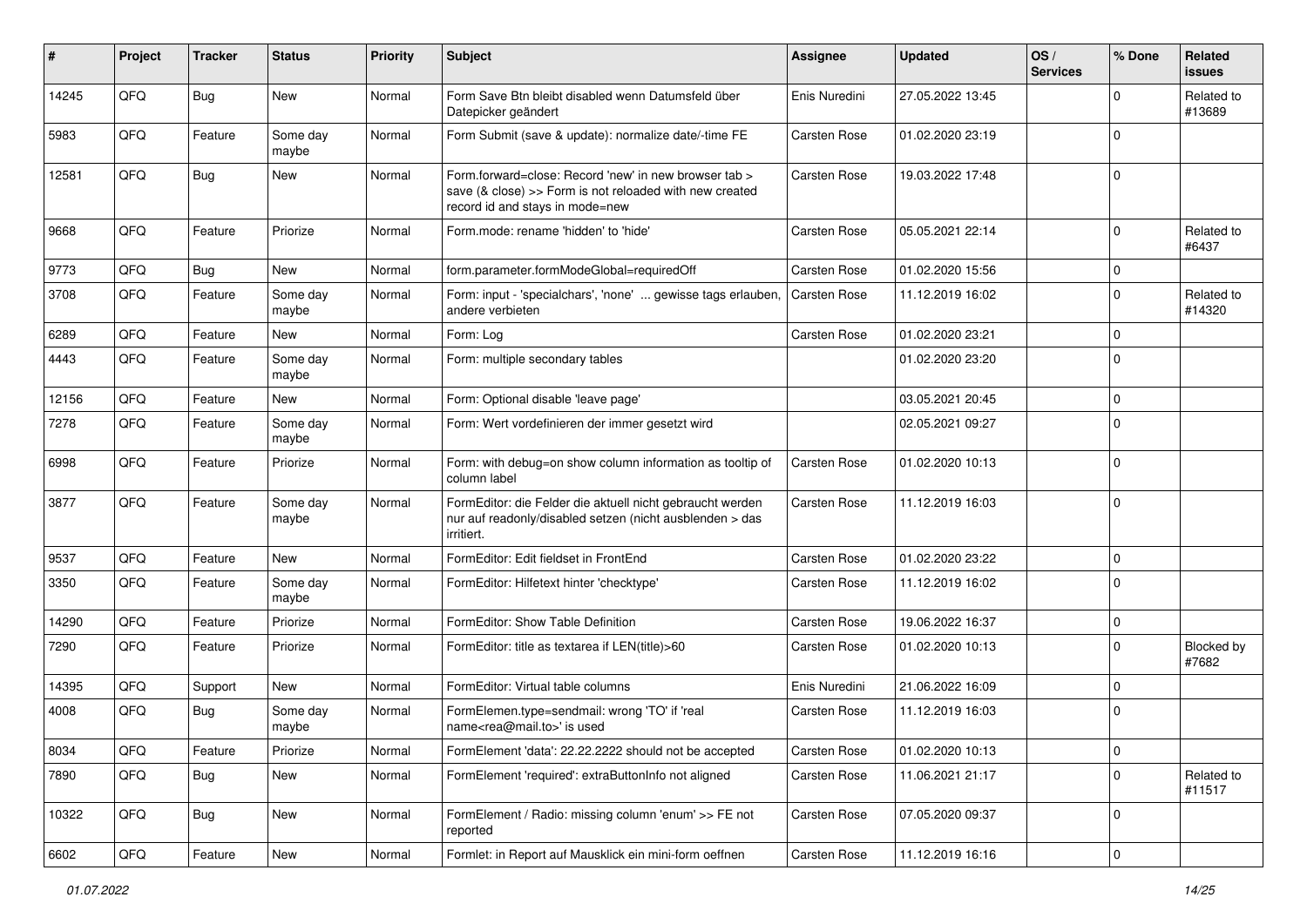| $\sharp$ | Project | <b>Tracker</b> | <b>Status</b>     | Priority | <b>Subject</b>                                                                                           | <b>Assignee</b> | <b>Updated</b>   | OS/<br><b>Services</b> | % Done      | <b>Related</b><br><b>issues</b>                                         |
|----------|---------|----------------|-------------------|----------|----------------------------------------------------------------------------------------------------------|-----------------|------------------|------------------------|-------------|-------------------------------------------------------------------------|
| 6609     | QFQ     | Feature        | <b>New</b>        | Normal   | Formlet: JSON API erweitern                                                                              | Carsten Rose    | 01.02.2020 23:21 |                        | 50          |                                                                         |
| 9898     | QFQ     | Bug            | Feedback          | Normal   | Formular trotz Timeout gespeichert                                                                       | Benjamin Baer   | 01.02.2020 15:56 |                        | $\mathbf 0$ |                                                                         |
| 6515     | QFQ     | Feature        | Some day<br>maybe | Normal   | Formular: Felder dynamisch ein/ausblenden                                                                |                 | 11.12.2019 16:02 |                        | $\mathbf 0$ |                                                                         |
| 9900     | QFQ     | Feature        | Priorize          | Normal   | Generic API Call: tt-content record >> JSON                                                              | Carsten Rose    | 01.02.2020 10:13 |                        | $\pmb{0}$   |                                                                         |
| 10095    | QFQ     | Feature        | Some day<br>maybe | Normal   | Generic Gitlab Integration into QFQ                                                                      | Carsten Rose    | 16.09.2021 15:10 |                        | $\mathbf 0$ |                                                                         |
| 14283    | QFQ     | Bug            | Priorize          | Normal   | HEIC / HEIF convert doesn't trigger                                                                      | Carsten Rose    | 19.06.2022 16:37 |                        | $\mathsf 0$ |                                                                         |
| 9126     | QFQ     | Bug            | Some dav<br>maybe | Normal   | hidden Form elements are present in page source                                                          |                 | 02.01.2021 18:41 |                        | $\mathbf 0$ |                                                                         |
| 11702    | QFQ     | Feature        | <b>New</b>        | Normal   | HTML Special Char makes no sense for 'allbut' if '&' is<br>forbidden                                     | Carsten Rose    | 07.12.2021 16:35 |                        | $\mathbf 0$ | Related to<br>#5112,<br>Related to<br>#14320                            |
| 11347    | QFQ     | Bug            | Feedback          | Normal   | If Bedingungen funktionieren nicht korrekt                                                               | Christoph Fuchs | 21.03.2021 20:37 |                        | $\mathsf 0$ |                                                                         |
| 12480    | QFQ     | Feature        | New               | Normal   | If QFQ upgrade is running, block further request                                                         | Carsten Rose    | 03.05.2021 20:45 |                        | $\mathbf 0$ |                                                                         |
| 8217     | QFQ     | Feature        | <b>New</b>        | Normal   | if-elseif-else construct                                                                                 | Carsten Rose    | 16.03.2021 18:41 |                        | $\mathbf 0$ | Related to<br>#10716                                                    |
| 7660     | QFQ     | Feature        | <b>New</b>        | Normal   | IMAP: import mails to DB, move / delete mails                                                            | Carsten Rose    | 01.02.2020 09:52 |                        | $\mathsf 0$ |                                                                         |
| 7453     | QFQ     | Feature        | Some day<br>maybe | Normal   | import / export forms QFQ                                                                                | Carsten Rose    | 16.09.2021 15:10 |                        | $\mathbf 0$ |                                                                         |
| 14091    | QFQ     | Bug            | <b>New</b>        | Normal   | inconsistent template path for twig                                                                      | Carsten Rose    | 19.04.2022 18:36 |                        | $\pmb{0}$   |                                                                         |
| 4659     | QFQ     | Bug            | Some day<br>maybe | Normal   | infoButtonExtra                                                                                          | Carsten Rose    | 01.02.2020 23:20 |                        | $\mathsf 0$ |                                                                         |
| 2950     | QFQ     | Feature        | Some day<br>maybe | Normal   | Inhalt QFQ Records als File                                                                              |                 | 11.12.2019 16:03 |                        | $\mathbf 0$ |                                                                         |
| 14305    | QFQ     | Bug            | <b>New</b>        | Normal   | Inline Report editing does not create history entries                                                    | Carsten Rose    | 10.06.2022 11:55 |                        | $\mathsf 0$ |                                                                         |
| 11036    | QFQ     | Feature        | Some day<br>maybe | Normal   | inline report editor permissions                                                                         | Carsten Rose    | 16.09.2021 15:09 |                        | $\mathbf 0$ | Related to<br>#11323                                                    |
| 9834     | QFQ     | Bug            | Priorize          | Normal   | Input elements with tag 'disabled' are missing on<br>form-submit: server option 'processReadOnly' broken | Carsten Rose    | 07.12.2021 16:43 |                        | $\mathbf 0$ | Related to<br>#9691.<br>Related to<br>#5305, Has<br>duplicate<br>#12331 |
| 7965     | QFQ     | Feature        | Priorize          | Normal   | Input type 'text' with visual format - currency                                                          | Benjamin Baer   | 03.01.2022 07:45 |                        | $\mathbf 0$ |                                                                         |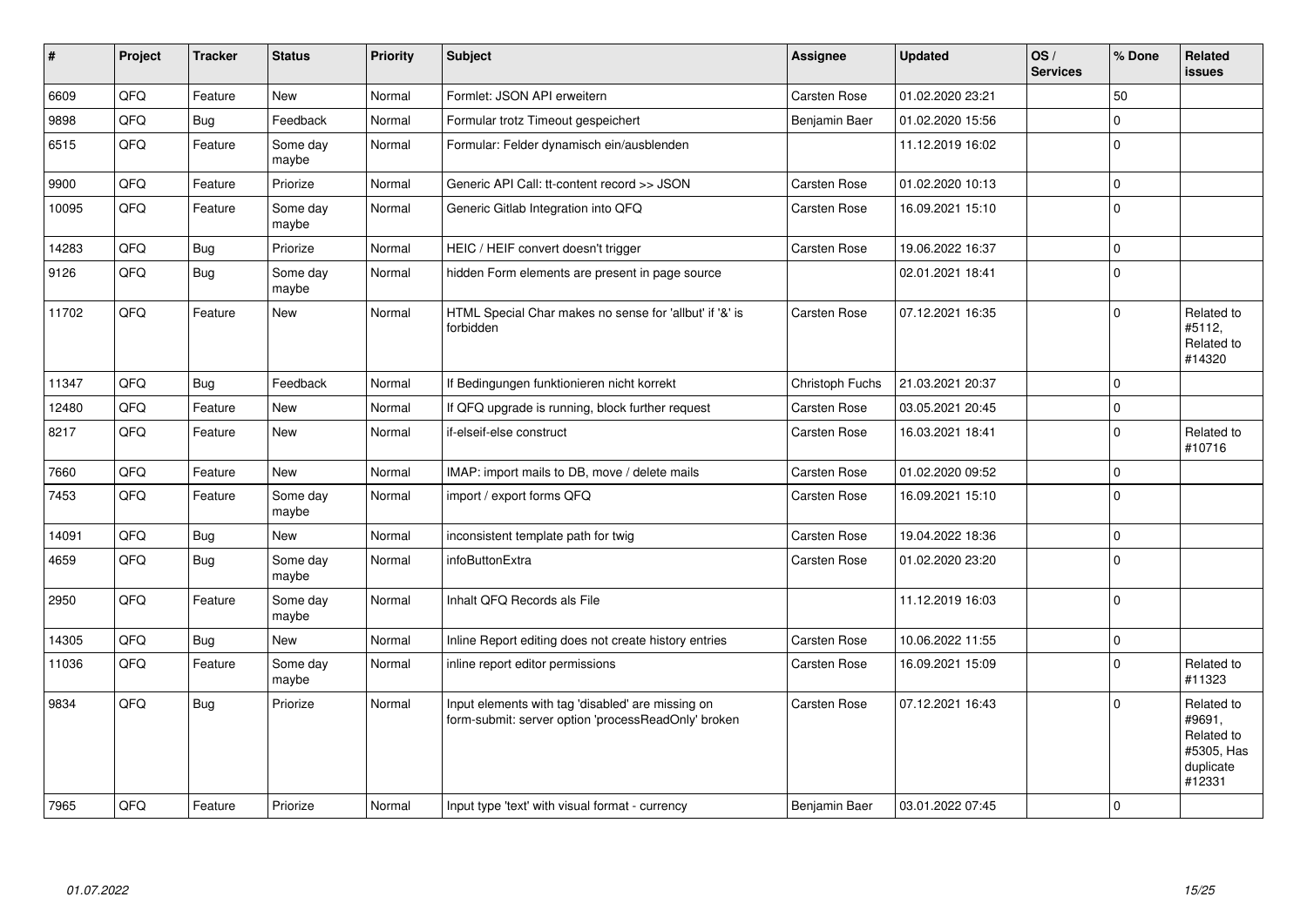| #     | Project | <b>Tracker</b> | <b>Status</b>     | <b>Priority</b> | <b>Subject</b>                                                                         | <b>Assignee</b>     | <b>Updated</b>   | OS/<br><b>Services</b> | % Done       | Related<br><b>issues</b>                                               |
|-------|---------|----------------|-------------------|-----------------|----------------------------------------------------------------------------------------|---------------------|------------------|------------------------|--------------|------------------------------------------------------------------------|
| 12630 | QFQ     | Feature        | In Progress       | Normal          | Input: date[time]: min / max values                                                    | Enis Nuredini       | 20.06.2022 18:31 |                        | $\Omega$     | Related to<br>#10096,<br>Related to<br>#14302,<br>Related to<br>#14303 |
| 7522  | QFQ     | Feature        | Priorize          | Normal          | Inserting default index.html to folder (Avoid Apache Indexing)                         | <b>Carsten Rose</b> | 01.02.2020 10:13 |                        | $\mathbf 0$  |                                                                        |
| 4259  | QFQ     | Feature        | Some day<br>maybe | Normal          | Instant trigger a cron job                                                             | Carsten Rose        | 11.12.2019 16:03 |                        | $\mathbf 0$  |                                                                        |
| 7732  | QFQ     | Feature        | Some day<br>maybe | Normal          | Javascript: Lazy Loading der add on libs                                               | Benjamin Baer       | 08.06.2022 10:38 |                        | $\mathbf 0$  | Related to<br>#12611.<br>Related to<br>#12490,<br>Related to<br>#10013 |
| 1510  | QFQ     | Feature        | Some day<br>maybe | Normal          | jquery von google laden, falls das nicht geht lokal                                    |                     | 11.12.2019 16:03 |                        | $\mathbf 0$  |                                                                        |
| 1946  | QFQ     | Feature        | Some day<br>maybe | Normal          | Kontrolle ob der ReadOnly Modus bei den<br>Formularelementen korrekt implementiert ist | Carsten Rose        | 11.12.2019 16:03 |                        | $\mathbf{0}$ |                                                                        |
| 10443 | QFQ     | Feature        | In Progress       | Normal          | Konzept_api / _live                                                                    | Carsten Rose        | 07.05.2020 09:39 |                        | $\mathbf 0$  |                                                                        |
| 10593 | QFQ     | Feature        | New               | Normal          | label2: text behind input element                                                      | Carsten Rose        | 16.05.2020 10:57 |                        | $\mathbf 0$  |                                                                        |
| 14371 | QFQ     | Feature        | Priorize          | Normal          | <b>LDAP via REPORT</b>                                                                 | Carsten Rose        | 19.06.2022 16:37 |                        | $\mathbf 0$  |                                                                        |
| 3457  | QFQ     | Feature        | Some day<br>maybe | Normal          | LDAP: concat multi values to one single entry                                          | Carsten Rose        | 11.12.2019 16:02 |                        | $\mathbf 0$  |                                                                        |
| 6566  | QFQ     | Bug            | Priorize          | Normal          | Link Function 'delete': provided parameter missing on page<br>reload                   | Benjamin Baer       | 03.01.2022 08:08 |                        | $\mathbf 0$  |                                                                        |
| 10569 | QFQ     | Feature        | Priorize          | Normal          | link _blank more safe                                                                  | Enis Nuredini       | 25.03.2022 12:44 |                        | $\mathbf 0$  |                                                                        |
| 3617  | QFQ     | Feature        | Some day<br>maybe | Normal          | Load javascripts at bottom                                                             |                     | 11.12.2019 16:02 |                        | $\mathbf 0$  |                                                                        |
| 8702  | QFQ     | Feature        | <b>New</b>        | Normal          | Load Record which is locked: missing user info                                         | Carsten Rose        | 11.12.2019 16:16 |                        | $\mathbf 0$  | Related to<br>#9789                                                    |
| 12490 | QFQ     | Feature        | <b>New</b>        | Normal          | Loading Plugins in QFQ - see what tinymce does. (lazy<br>loading)                      | Benjamin Baer       | 08.06.2022 10:37 |                        | $\mathbf 0$  | Related to<br>#12611,<br>Related to<br>#10013,<br>Related to<br>#7732  |
| 4433  | QFQ     | Feature        | Some day<br>maybe | Normal          | Log when SIP will be destroyed by QFQ for any (security)<br>reason                     |                     | 01.02.2020 23:20 |                        | $\mathbf 0$  | Related to<br>#4432,<br>Related to<br>#5458                            |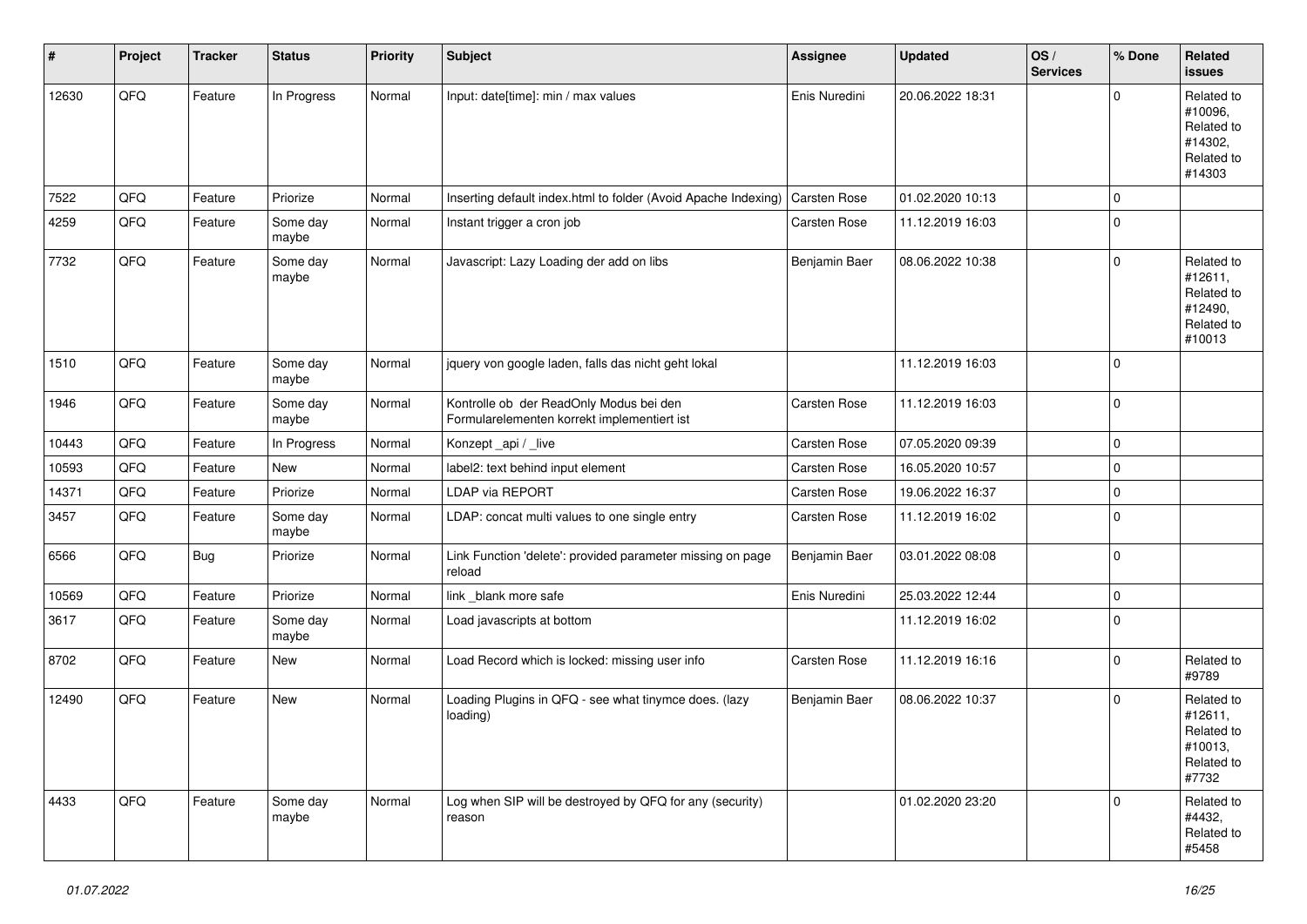| #     | Project | <b>Tracker</b> | <b>Status</b>     | <b>Priority</b> | <b>Subject</b>                                                                                         | <b>Assignee</b>     | <b>Updated</b>   | OS/<br><b>Services</b> | % Done      | Related<br><b>issues</b>                    |
|-------|---------|----------------|-------------------|-----------------|--------------------------------------------------------------------------------------------------------|---------------------|------------------|------------------------|-------------|---------------------------------------------|
| 4439  | QFQ     | Feature        | Some day<br>maybe | Normal          | Log: report all actions fired by an FE Element, incl. the<br>original directive (slaveld, sqlInsert, ) |                     | 01.02.2020 23:20 |                        | $\mathbf 0$ | Related to<br>#4432,<br>Related to<br>#5458 |
| 9777  | QFQ     | Feature        | New               | Normal          | Logging QFQ Variables                                                                                  | Carsten Rose        | 16.12.2019 17:17 |                        | $\mathbf 0$ |                                             |
| 2361  | QFQ     | Feature        | New               | Normal          | Logging wer/wann/wo welches Formular aufgerufen hat                                                    | Carsten Rose        | 11.12.2019 16:15 |                        | $\mathbf 0$ | Related to<br>#4432.<br>Related to<br>#7480 |
| 5852  | QFQ     | Feature        | Some day<br>maybe | Normal          | Logging: mail.log / sql.log - im FE anzeigen und via AJAX<br>aktualisieren                             | <b>Carsten Rose</b> | 01.02.2020 23:19 |                        | $\mathbf 0$ | Related to<br>#5885                         |
| 3504  | QFQ     | Feature        | New               | Normal          | Logging: welche Action FEs werden wann wie ausgefuehrt                                                 | Carsten Rose        | 01.02.2020 23:21 |                        | $\mathbf 0$ | Related to<br>#5458,<br>Related to<br>#4092 |
| 4974  | QFQ     | Feature        | Some day<br>maybe | Normal          | Long polling - inform all listening clients of changes                                                 |                     | 11.12.2019 16:02 |                        | $\mathbf 0$ |                                             |
| 5455  | QFQ     | Feature        | Some day<br>maybe | Normal          | Mail Redirects grld abhaengig                                                                          |                     | 01.02.2020 23:20 |                        | $\mathbf 0$ |                                             |
| 2084  | QFQ     | Feature        | Some day<br>maybe | Normal          | Mailto mit encryption: Subrecord                                                                       | Carsten Rose        | 11.12.2019 16:03 |                        | $\mathbf 0$ | Related to<br>#2082                         |
| 11747 | QFQ     | Feature        | New               | Normal          | Maintenance Page with Redirect                                                                         | Carsten Rose        | 03.05.2021 20:47 |                        | $\mathbf 0$ | Related to<br>#11741                        |
| 9208  | QFQ     | Feature        | New               | Normal          | Manage 'recent' records                                                                                | Carsten Rose        | 01.02.2020 23:22 |                        | $\mathbf 0$ |                                             |
| 10014 | QFQ     | Feature        | New               | Normal          | Manual.rst: describe behaviour and process order of<br>fillStoreVar, slaveId, sqlBefore,               | Carsten Rose        | 01.02.2020 22:31 |                        | $\Omega$    |                                             |
| 4440  | QFQ     | Feature        | Some day<br>maybe | Normal          | Manual.rst: explain how to. expand PHP Session to 4h                                                   |                     | 11.12.2019 16:02 |                        | $\pmb{0}$   |                                             |
| 7104  | QFQ     | Feature        | Some day<br>maybe | Normal          | Manual: hint about escaping if '\r' appears in mail body                                               |                     | 11.12.2019 16:01 |                        | $\mathbf 0$ |                                             |
| 12039 | QFQ     | Feature        | New               | Normal          | Missing htmlSpecialChar() in pre processing on form submit                                             |                     | 18.02.2021 00:09 |                        | $\mathbf 0$ | Related to<br>#14320                        |
| 4027  | QFQ     | Feature        | Some day<br>maybe | Normal          | Missing: orange 'check' / 'bullet'                                                                     |                     | 11.12.2019 16:03 |                        | $\mathbf 0$ |                                             |
| 11523 | QFQ     | Feature        | New               | Normal          | Mit dynamic Update erkennen, ob Upload gemacht wurde                                                   | Carsten Rose        | 13.11.2020 15:07 |                        | $\pmb{0}$   | Related to<br>#9533                         |
| 4626  | QFQ     | Feature        | Some day<br>maybe | Normal          | Mobile View: 'classBody=qfq-form-right' makes no sense                                                 |                     | 01.02.2020 23:20 |                        | $\mathbf 0$ |                                             |
| 3646  | QFQ     | Feature        | Some day<br>maybe | Normal          | Moeglichkeit HTML Tags in Reports auszugeben (zu<br>enkodieren: htmlspecialchars)                      |                     | 11.12.2019 16:02 |                        | $\mathbf 0$ | Related to<br>#14320                        |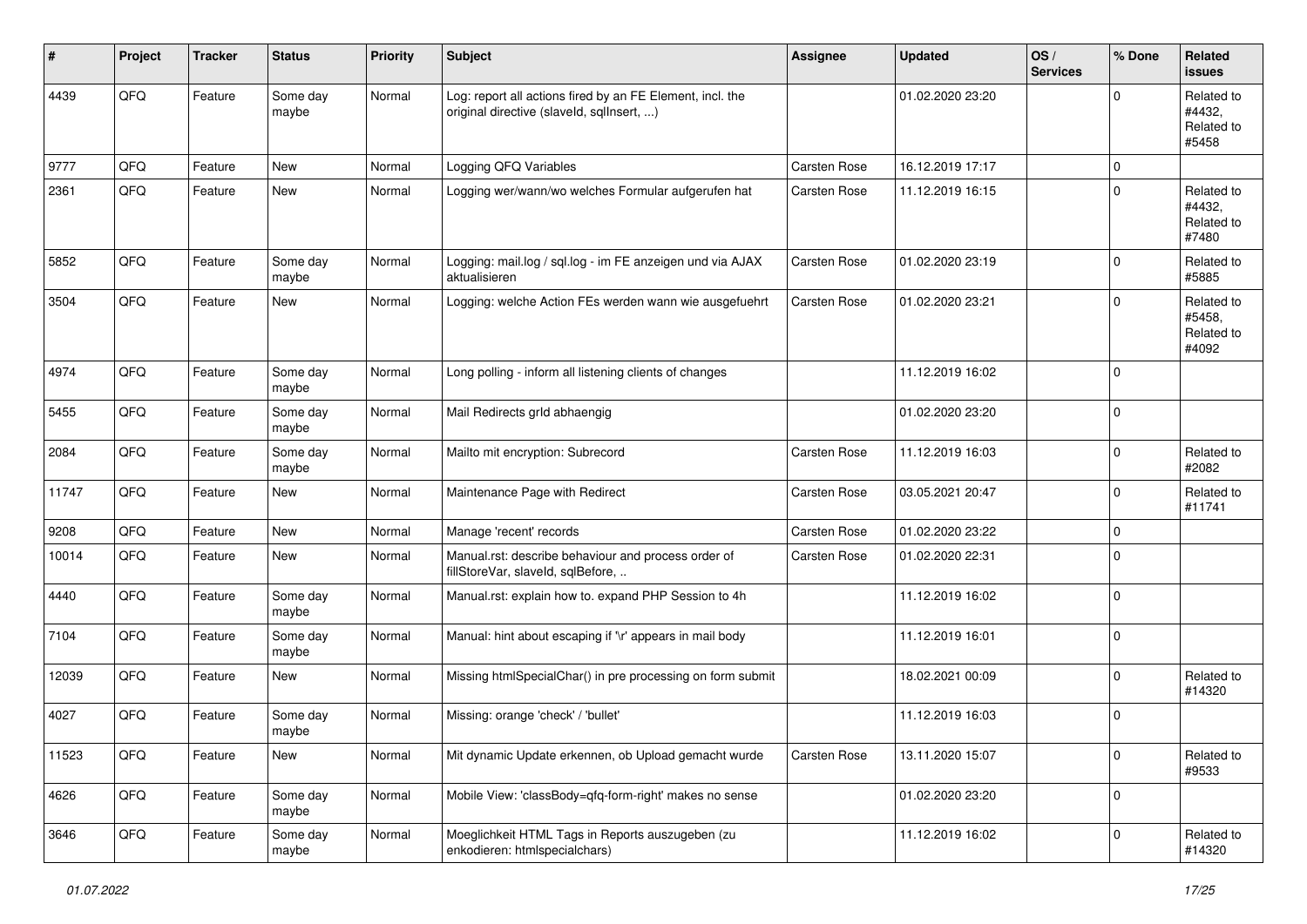| $\vert$ # | Project | <b>Tracker</b> | <b>Status</b>     | <b>Priority</b> | <b>Subject</b>                                             | <b>Assignee</b> | <b>Updated</b>   | OS/<br><b>Services</b> | % Done      | <b>Related</b><br><b>issues</b>                                      |
|-----------|---------|----------------|-------------------|-----------------|------------------------------------------------------------|-----------------|------------------|------------------------|-------------|----------------------------------------------------------------------|
| 6765      | QFQ     | Feature        | <b>New</b>        | Normal          | Moeglichkeit via QFQ eigene Logs zu schreiben              | Carsten Rose    | 01.02.2020 23:21 |                        | $\mathbf 0$ |                                                                      |
| 10015     | QFQ     | Feature        | Priorize          | Normal          | Monospace in Textarea                                      | Carsten Rose    | 03.02.2020 13:40 |                        | $\pmb{0}$   |                                                                      |
| 9706      | QFO     | Feature        | <b>New</b>        | Normal          | Multi File Upload (hidden template group)                  | Carsten Rose    | 01.02.2020 23:22 |                        | $\mathbf 0$ | Related to<br>#7521,<br>Related to<br>#5562,<br>Related to<br>#13330 |
| 13331     | QFQ     | Bug            | <b>New</b>        | Normal          | Multi Form: Clear Icon misplaced                           | Carsten Rose    | 19.03.2022 17:47 |                        | $\mathbf 0$ |                                                                      |
| 13332     | QFQ     | <b>Bug</b>     | <b>New</b>        | Normal          | Multi Form: Required Felder werden visuell nicht markiert. | Carsten Rose    | 19.03.2022 17:47 |                        | $\pmb{0}$   |                                                                      |
| 13330     | QFO     | Feature        | In Progress       | Normal          | Multi Form: Upload                                         | Carsten Rose    | 07.11.2021 12:40 |                        | 50          | Related to<br>#9706                                                  |
| 4365      | QFQ     | Feature        | Some day<br>maybe | Normal          | Multi Language: new way of config                          | Carsten Rose    | 01.02.2020 23:20 |                        | $\mathbf 0$ |                                                                      |
| 11516     | QFQ     | Feature        | <b>New</b>        | Normal          | Multi Page Form (Previous/Next Buttons)                    | Carsten Rose    | 16.03.2021 17:52 |                        | $\mathbf 0$ |                                                                      |
| 10714     | QFQ     | Feature        | <b>New</b>        | Normal          | multi Table Form                                           | Carsten Rose    | 16.03.2021 18:44 |                        | $\mathsf 0$ |                                                                      |
| 12325     | QFQ     | <b>Bug</b>     | Priorize          | Normal          | MultiDB form.dblndex not working for report syntax         | Carsten Rose    | 07.09.2021 13:37 |                        | $\mathbf 0$ | Related to<br>#12145,<br>Related to<br>#12314                        |
| 5695      | QFQ     | Feature        | In Progress       | Normal          | Multiform                                                  | Carsten Rose    | 02.01.2021 18:38 |                        | $\mathsf 0$ |                                                                      |
| 11695     | QFQ     | <b>Bug</b>     | <b>New</b>        | Normal          | MultiForm required FE Error                                | Carsten Rose    | 04.12.2020 13:34 |                        | $\mathsf 0$ |                                                                      |
| 9579      | QFQ     | Feature        | Some day<br>maybe | Normal          | Multiform with Process Row                                 | Carsten Rose    | 11.12.2019 16:01 |                        | $\mathbf 0$ |                                                                      |
| 11667     | QFQ     | <b>Bug</b>     | <b>New</b>        | Normal          | MySQL mariadb-server-10.3: Incorrect datetime value        | Carsten Rose    | 03.05.2021 20:48 |                        | $\mathbf 0$ |                                                                      |
| 12023     | QFQ     | Feature        | <b>New</b>        | Normal          | MySQL Stored Precdure: QDECODESPECIALCHAR()                | Carsten Rose    | 16.02.2021 11:16 |                        | $\mathbf 0$ | Related to<br>#12022                                                 |
| 6437      | QFQ     | Feature        | <b>New</b>        | Normal          | Neuer Mode Button bei FormElementen                        | Carsten Rose    | 01.02.2020 23:21 |                        | $\Omega$    | Related to<br>#9668,<br>Blocked by<br>#9678                          |
| 6084      | QFQ     | Feature        | Some day<br>maybe | Normal          | New escape type: 'D' - convert date                        |                 | 01.02.2020 23:19 |                        | $\mathbf 0$ |                                                                      |
| 4446      | QFQ     | Feature        | Some day<br>maybe | Normal          | New FE get same feldContainerId as last modifed FE         |                 | 01.02.2020 23:20 |                        | $\mathbf 0$ |                                                                      |
| 7229      | QFQ     | Feature        | Some day<br>maybe | Normal          | New FormElement.type: Button                               |                 | 01.02.2021 12:32 |                        | $\mathbf 0$ |                                                                      |
| 5782      | QFQ     | Feature        | <b>New</b>        | Normal          | NextCloud API                                              | Carsten Rose    | 01.02.2020 10:02 |                        | $\pmb{0}$   |                                                                      |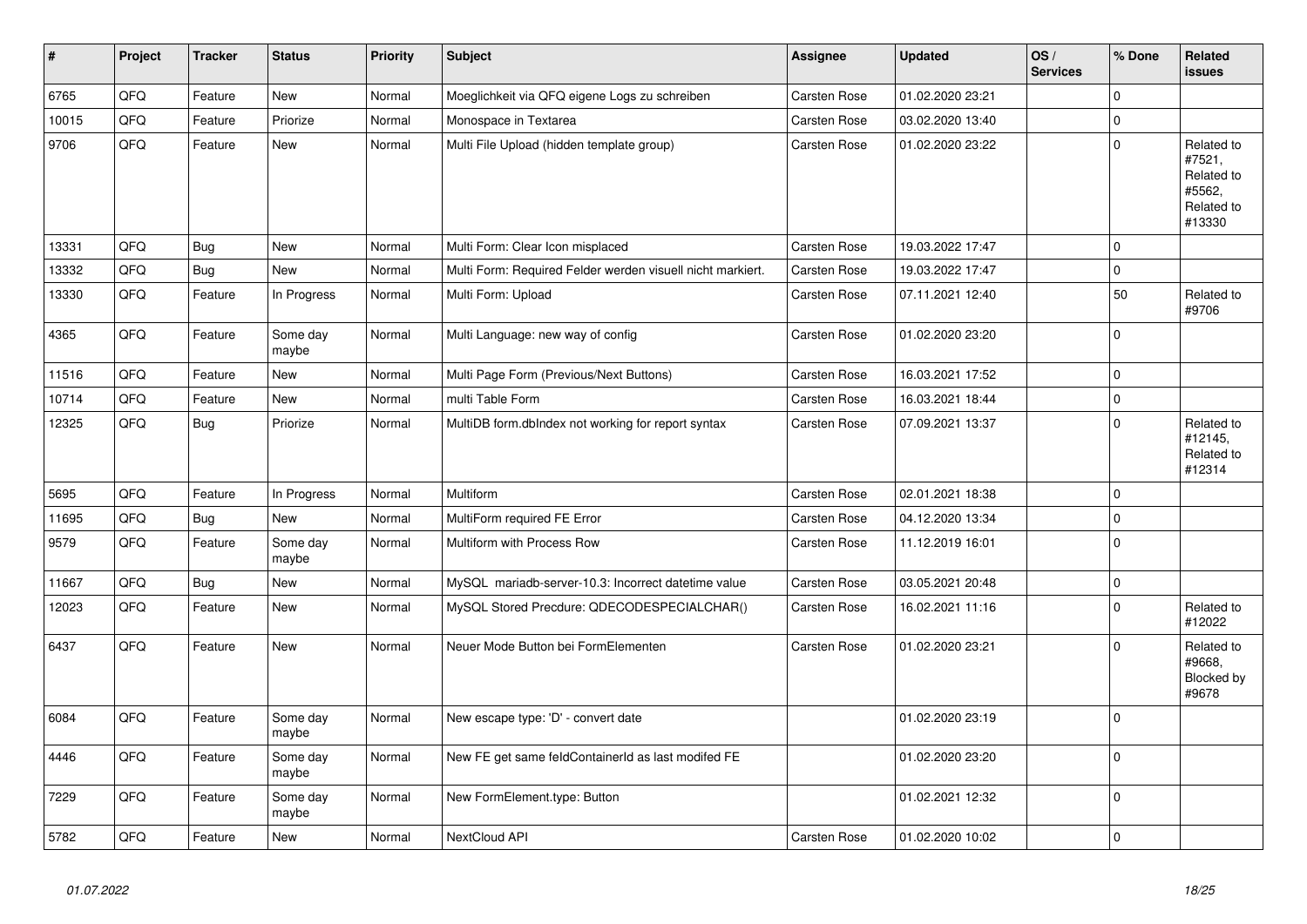| #     | Project | <b>Tracker</b> | <b>Status</b>     | <b>Priority</b> | <b>Subject</b>                                                                                        | <b>Assignee</b> | <b>Updated</b>   | OS/<br><b>Services</b> | % Done       | Related<br><b>issues</b>                      |
|-------|---------|----------------|-------------------|-----------------|-------------------------------------------------------------------------------------------------------|-----------------|------------------|------------------------|--------------|-----------------------------------------------|
| 4546  | QFQ     | Bug            | Some day<br>maybe | Normal          | NH: SIP storage is destroyed                                                                          |                 | 01.02.2020 23:20 |                        | $\Omega$     |                                               |
| 3613  | QFQ     | Bug            | Some day<br>maybe | Normal          | note /note unchecked -> note div (col-md) wird weiterhin<br>gerendert                                 | Elias Villiger  | 01.02.2020 23:19 |                        | 100          |                                               |
| 12133 | QFQ     | <b>Bug</b>     | <b>New</b>        | Normal          | NPM, phpSpreadSheet aktualisieren                                                                     | Carsten Rose    | 15.03.2021 09:04 |                        | $\Omega$     |                                               |
| 14090 | QFQ     | Feature        | New               | Normal          | Nützliche _script funktionen                                                                          | Carsten Rose    | 28.05.2022 11:03 |                        | $\mathbf 0$  |                                               |
| 10011 | QFQ     | Feature        | Priorize          | Normal          | Offer new STORE TYPO3 Variable 'beUser', 'beEmail'                                                    | Carsten Rose    | 08.05.2021 09:51 |                        | $\mathbf 0$  | Related to<br>#10012,<br>Related to<br>#12511 |
| 7685  | QFQ     | <b>Bug</b>     | <b>New</b>        | Normal          | Open FormElement from QFQ error message and save<br>modified record: error about missing {{formId:F}} | Carsten Rose    | 01.02.2020 23:22 |                        | $\mathbf 0$  |                                               |
| 14175 | QFQ     | <b>Bug</b>     | In Progress       | Normal          | Opening a form with no QFQ Session cookie fails                                                       | Carsten Rose    | 03.06.2022 10:40 |                        | $\Omega$     |                                               |
| 7681  | QFQ     | Feature        | New               | Normal          | Optional switch off 'check for modified record'                                                       | Carsten Rose    | 01.02.2020 23:21 |                        | $\mathbf 0$  |                                               |
| 10384 | QFQ     | Feature        | <b>New</b>        | Normal          | Parameter Exchange QFQ Instances                                                                      |                 | 07.05.2020 09:38 |                        | $\mathbf{0}$ |                                               |
| 8101  | QFQ     | Feature        | Some day<br>maybe | Normal          | Password hash: support further hashing methods                                                        | Carsten Rose    | 16.09.2021 15:10 |                        | $\mathbf 0$  |                                               |
| 7336  | QFQ     | Feature        | Some day<br>maybe | Normal          | PDF Upload: disallow PDFs with specific Meta information                                              | Carsten Rose    | 11.12.2019 16:01 |                        | $\mathbf 0$  |                                               |
| 6261  | QFQ     | Feature        | New               | Normal          | Persistent SIP                                                                                        | Carsten Rose    | 12.06.2021 09:07 |                        | $\Omega$     | Related to<br>#10819                          |
| 10819 | QFQ     | Feature        | <b>New</b>        | Normal          | Persistent SIP - second try                                                                           | Carsten Rose    | 29.06.2020 23:02 |                        | $\mathbf 0$  | Related to<br>#6261                           |
| 2063  | QFQ     | <b>Bug</b>     | Some day<br>maybe | Normal          | Pills auf 'inaktiv' setzen falls keine Element auf dem Pill<br>sichtbar sind.                         | Benjamin Baer   | 11.12.2019 16:03 |                        | $\mathbf 0$  | Related to<br>#3752                           |
| 12556 | QFQ     | Feature        | New               | Normal          | Pills Title: colored = static or dynamic on allrequiredgiven                                          | Benjamin Baer   | 19.03.2022 17:49 |                        | $\mathbf 0$  |                                               |
| 11668 | QFQ     | Bug            | New               | Normal          | Play function.sql - problem with mysql                                                                | Carsten Rose    | 03.05.2021 20:48 |                        | $\mathbf 0$  |                                               |
| 10080 | QFQ     | Feature        | New               | Normal          | Popup on 'save' / 'close': configure dialog (answer<br>yes/no/cancle/)                                | Carsten Rose    | 28.03.2021 20:52 |                        | $\mathbf 0$  | Is duplicate<br>of #12262                     |
| 3495  | QFQ     | Feature        | Some day<br>maybe | Normal          | Predifined Parameter werden nicht in '+' (add new record)<br>SIP gerendert.                           |                 | 11.12.2019 16:02 |                        | $\mathbf 0$  |                                               |
| 4023  | QFQ     | Feature        | <b>New</b>        | Normal          | prepared statements - FE action: salveld, sqllnsert,<br>sqlUpdate, sqlDelete, sqlBefore, sqlAfter     | Carsten Rose    | 11.12.2019 16:15 |                        | $\mathbf 0$  |                                               |
| 10658 | QFQ     | <b>Bug</b>     | <b>New</b>        | Normal          | processReadOnly broken                                                                                | Carsten Rose    | 27.05.2020 17:55 |                        | $\mathbf 0$  |                                               |
| 9135  | QFQ     | Feature        | Priorize          | Normal          | Progress Bar generic / replace old hourglass download<br>popup                                        | Benjamin Baer   | 03.01.2022 07:43 |                        | $\mathbf 0$  |                                               |
| 11980 | QFQ     | Feature        | In Progress       | Normal          | protected verzeichnis MUSS geschützt werden                                                           | Carsten Rose    | 07.09.2021 13:30 |                        | $\mathbf 0$  |                                               |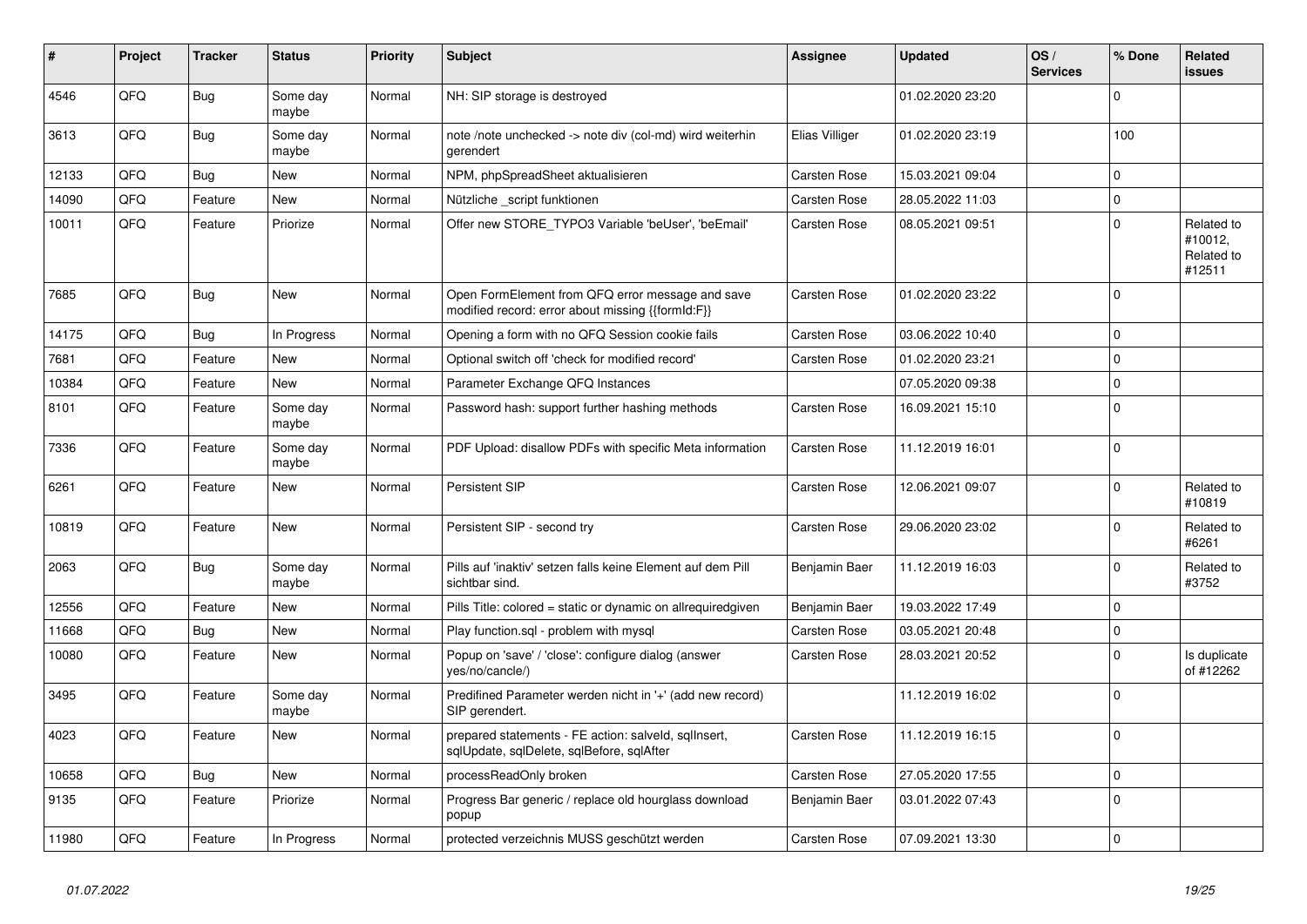| #     | Project | <b>Tracker</b> | <b>Status</b>     | <b>Priority</b> | Subject                                                                                                                               | <b>Assignee</b>        | <b>Updated</b>   | OS/<br><b>Services</b> | % Done      | Related<br><b>issues</b> |
|-------|---------|----------------|-------------------|-----------------|---------------------------------------------------------------------------------------------------------------------------------------|------------------------|------------------|------------------------|-------------|--------------------------|
| 1253  | QFQ     | Feature        | Some day<br>maybe | Normal          | QF: Colorpicker                                                                                                                       |                        | 11.12.2019 16:03 |                        | 0           |                          |
| 1251  | QFQ     | Feature        | Some day<br>maybe | Normal          | QF: Combo                                                                                                                             |                        | 11.12.2019 16:03 |                        | $\mathbf 0$ |                          |
| 955   | QFQ     | Feature        | Some day<br>maybe | Normal          | QF: Notizen vor/nach dem Form                                                                                                         |                        | 01.02.2020 23:20 |                        | 0           |                          |
| 1234  | QFQ     | Feature        | Some day<br>maybe | Normal          | QF: Record numbering: Im Grid soll in Spalte 1 optional die<br>laufende Nummer der Records angezeigt werden.                          |                        | 01.02.2020 23:20 |                        | 0           |                          |
| 10124 | QFQ     | Feature        | Feedback          | Normal          | qfq AAI-Login                                                                                                                         | Karin Niffeler         | 07.05.2020 09:36 |                        | 0           |                          |
| 14376 | QFQ     | Feature        | New               | Normal          | QFQ Bootstrap: if missing, create stored procedures                                                                                   | Enis Nuredini          | 19.06.2022 16:37 |                        | $\Omega$    |                          |
| 13592 | QFQ     | <b>Bug</b>     | New               | Normal          | QFQ Build Queue: das vergeben von Tags klappt nicht. Es<br>werden keine Releases gebaut.                                              | Carsten Rose           | 19.03.2022 17:45 |                        | 0           |                          |
| 5160  | QFQ     | Feature        | Some day<br>maybe | Normal          | QFQ collaborative / together.js, ShareJS, y-js, collaborative,                                                                        |                        | 11.12.2019 16:02 |                        | 0           |                          |
| 5389  | QFQ     | Feature        | Some day<br>maybe | Normal          | QFQ Design: Multline label / note                                                                                                     | Benjamin Baer          | 01.02.2020 23:19 |                        | $\Omega$    |                          |
| 6140  | QFQ     | <b>Bug</b>     | Priorize          | Normal          | QFQ DnD Sort: Locked fields                                                                                                           | Benjamin Baer          | 21.03.2022 09:56 |                        | $\Omega$    |                          |
| 9024  | QFQ     | <b>Bug</b>     | Some day<br>maybe | Normal          | QFQ Einarbeitung                                                                                                                      |                        | 01.02.2020 15:56 |                        | $\Omega$    |                          |
| 1635  | QFQ     | Feature        | Some day<br>maybe | Normal          | QFQ Extension content record: weitere Optionen<br>einblenden.                                                                         | <b>Carsten Rose</b>    | 11.12.2019 16:03 |                        | 0           |                          |
| 12465 | QFQ     | Feature        | New               | Normal          | QFQ Function: use in FE to fill StoreRecord                                                                                           | Carsten Rose           | 05.05.2021 21:58 |                        | 0           |                          |
| 13609 | QFQ     | Feature        | <b>New</b>        | Normal          | QFQ Introduction: Seite aufloesen                                                                                                     | Philipp<br>Gröbelbauer | 28.05.2022 11:02 |                        | $\Omega$    |                          |
| 5892  | QFQ     | Feature        | Some day<br>maybe | Normal          | QFQ should use T3 API to manipulate FE GROUP<br>membership                                                                            |                        | 01.02.2020 23:20 |                        | $\Omega$    |                          |
| 7524  | QFQ     | <b>Bug</b>     | <b>New</b>        | Normal          | QFQ throws a 'General Error' if 'fileadmin/protected/log/' is<br>not writeable                                                        | <b>Carsten Rose</b>    | 01.02.2020 23:22 |                        | $\Omega$    |                          |
| 9927  | QFQ     | Feature        | <b>New</b>        | Normal          | QFQ Update: a) Update nur machen wenn BE User<br>eingeloggt ist., b) Bei Fehler genaue Meldung welcher<br>Updateschritt Probleme hat. | <b>Carsten Rose</b>    | 22.01.2020 12:59 |                        | $\mathbf 0$ |                          |
| 3692  | QFQ     | Feature        | Some day<br>maybe | Normal          | QFQ Webseite                                                                                                                          | Benjamin Baer          | 11.12.2019 16:02 |                        | $\Omega$    | Related to<br>#5033      |
| 7108  | QFQ     | Feature        | Some day<br>maybe | Normal          | QFQ Wrap Elements                                                                                                                     |                        | 11.12.2019 16:01 |                        | 0           |                          |
| 4839  | QFQ     | Feature        | Some day<br>maybe | Normal          | qfq-handle in <head> Abschnitt</head>                                                                                                 | Carsten Rose           | 11.12.2019 16:02 |                        | $\mathbf 0$ |                          |
| 13528 | QFQ     | Bug            | New               | Normal          | gfg.io > releases: es wird kein neues Release angelegt                                                                                | Benjamin Baer          | 19.03.2022 17:46 |                        | 0           |                          |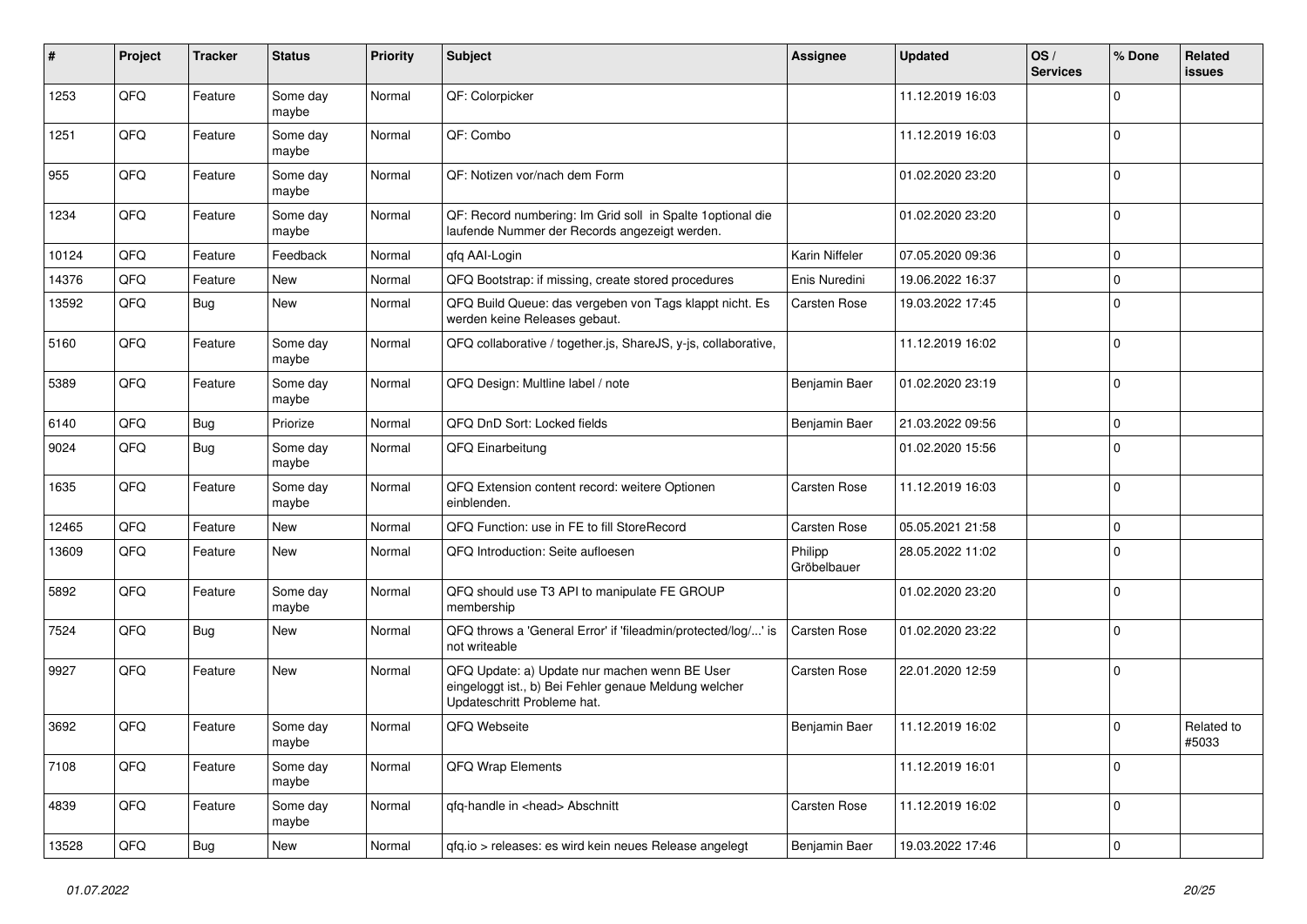| $\vert$ # | Project | <b>Tracker</b> | <b>Status</b>     | <b>Priority</b> | <b>Subject</b>                                                                      | Assignee            | <b>Updated</b>   | OS/<br><b>Services</b> | % Done       | Related<br><b>issues</b>                                               |
|-----------|---------|----------------|-------------------|-----------------|-------------------------------------------------------------------------------------|---------------------|------------------|------------------------|--------------|------------------------------------------------------------------------|
| 6574      | QFQ     | Bug            | Priorize          | Normal          | qfq.log: Fehlermeldung wurde angezeigt, aber nicht geloggt                          | Carsten Rose        | 01.02.2020 10:13 |                        | $\Omega$     |                                                                        |
| 5480      | QFQ     | Feature        | Some day<br>maybe | Normal          | QFQ: Dokumentation mit Screenshots versehen                                         | Carsten Rose        | 01.02.2020 23:20 |                        | $\mathbf 0$  | Related to<br>#9879                                                    |
| 8586      | QFQ     | Feature        | Some day<br>maybe | Normal          | QFQ: Enhance Error message for 'record not found'                                   | Carsten Rose        | 16.09.2021 15:10 |                        | $\mathbf 0$  |                                                                        |
| 4771      | QFQ     | Bug            | Some day<br>maybe | Normal          | qfq: select-down-values empty after save (edit-form for<br>program administrators)  | <b>Carsten Rose</b> | 01.02.2020 23:20 |                        | $\Omega$     | Related to<br>#4549, Has<br>duplicate<br>#4282                         |
| 7520      | QFQ     | Feature        | <b>New</b>        | Normal          | QR Code:  AS _qr ( AS _link)                                                        | Carsten Rose        | 01.02.2020 23:22 |                        | $\mathbf 0$  |                                                                        |
| 5851      | QFQ     | Feature        | Some day<br>maybe | Normal          | Queue System implementieren: MQTT, RabbitMQ                                         |                     | 01.02.2020 23:20 |                        | $\Omega$     | Related to<br>#5715                                                    |
| 6483      | QFQ     | <b>Bug</b>     | <b>New</b>        | Normal          | R Store funktioniert nicht bei 'Report Notation' im FE                              | Carsten Rose        | 01.02.2020 23:21 |                        | $\mathbf 0$  |                                                                        |
| 9020      | QFQ     | Bug            | Some day<br>maybe | Normal          | radio mit buttonClass und dynamicUpdate lassen sich nicht<br>kombinieren            |                     | 11.12.2019 16:01 |                        | $\mathbf 0$  |                                                                        |
| 7924      | QFQ     | Feature        | <b>New</b>        | Normal          | Radio/Checkbox with Tooltip                                                         | Carsten Rose        | 01.02.2020 23:22 |                        | $\mathbf 0$  |                                                                        |
| 11239     | QFQ     | Bug            | <b>New</b>        | Normal          | Radiobutton (plain): horizontales Rendern abhängig vom<br>Datentyp in der Datenbank | Carsten Rose        | 30.09.2020 18:37 |                        | $\mathbf 0$  |                                                                        |
| 7513      | QFQ     | Bug            | <b>New</b>        | Normal          | Radios not correct aligned                                                          | Carsten Rose        | 01.02.2020 23:22 |                        | $\mathbf{0}$ |                                                                        |
| 7795      | QFQ     | Bug            | New               | Normal          | Readonly Form: Typeahead-Felder                                                     | Carsten Rose        | 01.02.2020 23:22 |                        | $\mathbf{0}$ | Related to<br>#10640                                                   |
| 3867      | QFQ     | Feature        | Priorize          | Normal          | Readonly Formular: Template Groups add/delete<br>ausbeldnen                         | Carsten Rose        | 05.05.2021 22:12 |                        | $\mathsf 0$  |                                                                        |
| 1623      | QFQ     | Feature        | Some day<br>maybe | Normal          | RealURL                                                                             |                     | 11.12.2019 16:03 |                        | 30           |                                                                        |
| 7280      | QFQ     | Feature        | <b>New</b>        | Normal          | recently used table                                                                 | Carsten Rose        | 01.02.2020 23:21 |                        | $\pmb{0}$    |                                                                        |
| 7480      | QFQ     | Feature        | <b>New</b>        | Normal          | Record History (Undo / Redo)                                                        | Carsten Rose        | 11.12.2019 16:16 |                        | $\mathbf{0}$ | Related to<br>#2361                                                    |
| 7099      | QFQ     | Feature        | <b>New</b>        | Normal          | Redesign FormEditor                                                                 | Carsten Rose        | 01.02.2020 23:21 |                        | $\mathbf 0$  |                                                                        |
| 13700     | QFQ     | Feature        | <b>New</b>        | Normal          | Redesign gfg.io Seite                                                               | Carsten Rose        | 19.03.2022 17:43 |                        | $\mathbf 0$  |                                                                        |
| 10012     | QFQ     | Feature        | Priorize          | Normal          | redirectAllMailTo: {{beEmail:T}}                                                    | Carsten Rose        | 08.05.2021 09:54 |                        | $\mathbf 0$  | Related to<br>#12412,<br>Related to<br>#12413.<br>Related to<br>#10011 |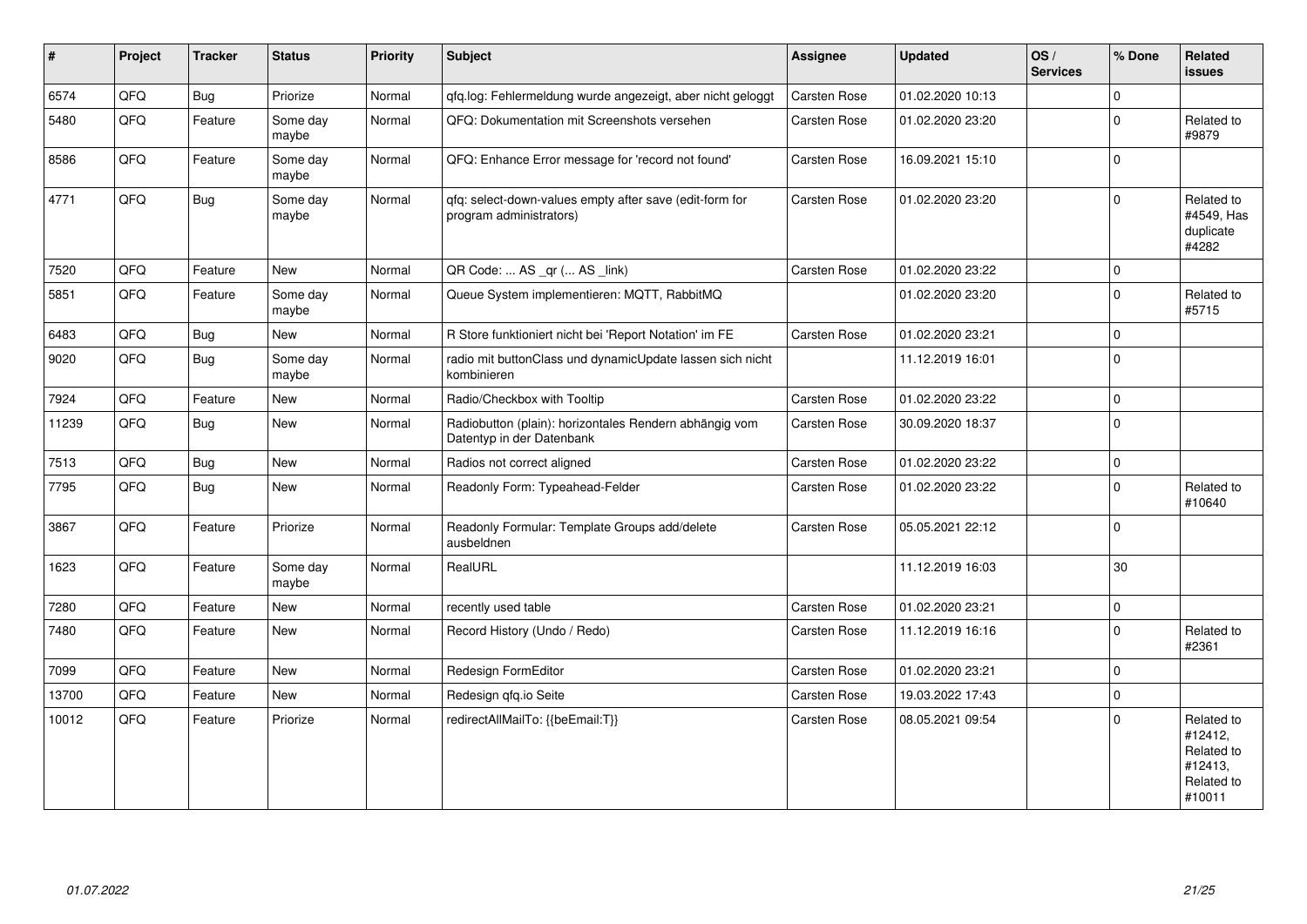| ∦     | Project | <b>Tracker</b> | <b>Status</b>     | <b>Priority</b> | Subject                                                                                            | <b>Assignee</b> | <b>Updated</b>   | OS/<br><b>Services</b> | % Done       | Related<br>issues                                                     |
|-------|---------|----------------|-------------------|-----------------|----------------------------------------------------------------------------------------------------|-----------------|------------------|------------------------|--------------|-----------------------------------------------------------------------|
| 12611 | QFQ     | Feature        | Some day<br>maybe | Normal          | Refactoring: Bootstrap with Lazy Loading                                                           | Carsten Rose    | 08.06.2022 10:37 |                        | $\Omega$     | Related to<br>#12490,<br>Related to<br>#10013.<br>Related to<br>#7732 |
| 4640  | QFQ     | Feature        | Some day<br>maybe | Normal          | Rename System Forms                                                                                |                 | 01.02.2020 23:20 |                        | $\Omega$     |                                                                       |
| 10005 | QFQ     | Feature        | Priorize          | Normal          | Report / special column name:  AS _calendar                                                        | Carsten Rose    | 03.06.2020 17:28 |                        | $\mathbf 0$  |                                                                       |
| 11323 | QFQ     | Feature        | Some day<br>maybe | Normal          | Report Frontend Editor Modal + Codemirror                                                          | Carsten Rose    | 16.09.2021 15:10 |                        | $\mathbf 0$  | Related to<br>#11036                                                  |
| 8975  | QFQ     | Feature        | New               | Normal          | Report Notation: 2.0                                                                               | Carsten Rose    | 01.02.2020 23:22 |                        | $\mathbf 0$  | Related to<br>#8963                                                   |
| 9983  | QFQ     | Feature        | <b>New</b>        | Normal          | Report Notation: new keyword 'range'                                                               | Carsten Rose    | 01.02.2020 15:55 |                        | $\Omega$     |                                                                       |
| 7261  | QFQ     | Bug            | <b>New</b>        | Normal          | Report pathFilename for user without path, only the filename                                       | Carsten Rose    | 01.02.2020 23:21 |                        | $\mathbf 0$  |                                                                       |
| 6723  | QFQ     | Feature        | New               | Normal          | Report QFQ Installation and Version                                                                | Carsten Rose    | 12.06.2021 09:07 |                        | $\mathbf 0$  |                                                                       |
| 10463 | QFQ     | Feature        | New               | Normal          | Report_link: expliztes setzen von HTML Tags (Bedarf fuer<br>'data-selenium' & 'id')                | Enis Nuredini   | 23.03.2022 09:23 |                        | $\mathbf 0$  | Related to<br>#7648                                                   |
| 9535  | QFQ     | Bug            | Feedback          | Normal          | Report:  AS '_vertical' - column to wide - vertical >> rot45,<br>rot90                             | Benjamin Baer   | 01.02.2020 15:56 |                        | $\Omega$     |                                                                       |
| 11534 | QFQ     | Feature        | <b>New</b>        | Normal          | Report: Action on selected rows - Table batchprocessing<br>feature                                 |                 | 18.11.2020 08:15 |                        | $\mathbf 0$  |                                                                       |
| 3991  | QFQ     | Feature        | Some day<br>maybe | Normal          | report: Columnname '_skipWrap' skips 'fbeg', 'fend'                                                | Carsten Rose    | 11.12.2019 16:03 |                        | $\mathbf 0$  |                                                                       |
| 14323 | QFQ     | Bug            | In Progress       | Normal          | Report: render=both single - no impact                                                             | Carsten Rose    | 19.06.2022 18:31 |                        | $\mathbf 0$  |                                                                       |
| 4435  | QFQ     | Feature        | Some day<br>maybe | Normal          | Report: striptags - specify allowed tags                                                           |                 | 01.02.2020 23:20 |                        | $\mathbf 0$  |                                                                       |
| 9811  | QFQ     | Feature        | New               | Normal          | Report: tag every n'th row                                                                         | Carsten Rose    | 01.02.2020 23:22 |                        | $\mathbf 0$  |                                                                       |
| 5345  | QFQ     | Feature        | <b>New</b>        | Normal          | Report: UPDATE / INSERT / DELETE statements should<br>trigger subqueries, depending on the result. | Carsten Rose    | 27.05.2020 16:11 |                        | $\Omega$     |                                                                       |
| 5129  | QFQ     | Feature        | Some day<br>maybe | Normal          | Reports: SQL fuer x Achse und y Achse                                                              |                 | 11.12.2019 16:02 |                        | $\mathbf 0$  |                                                                       |
| 9855  | QFG     | <b>Bug</b>     | New               | Normal          | Required Check                                                                                     |                 | 01.02.2020 15:56 |                        | $\mathsf{U}$ |                                                                       |
| 4454  | QFQ     | <b>Bug</b>     | Some day<br>maybe | Normal          | Required Elements: multiple elements in a row - whole row<br>marked if only one input is empty.    | Benjamin Baer   | 01.02.2020 23:20 |                        | $\mathbf 0$  |                                                                       |
| 14028 | QFO     | Feature        | New               | Normal          | Required notification: visual nicer                                                                | Enis Nuredini   | 28.05.2022 11:01 |                        | $\mathbf 0$  |                                                                       |
| 7921  | QFQ     | Feature        | Some day<br>maybe | Normal          | Rest API Export: URL kuerzer machen                                                                |                 | 01.02.2020 23:19 |                        | $\mathbf 0$  |                                                                       |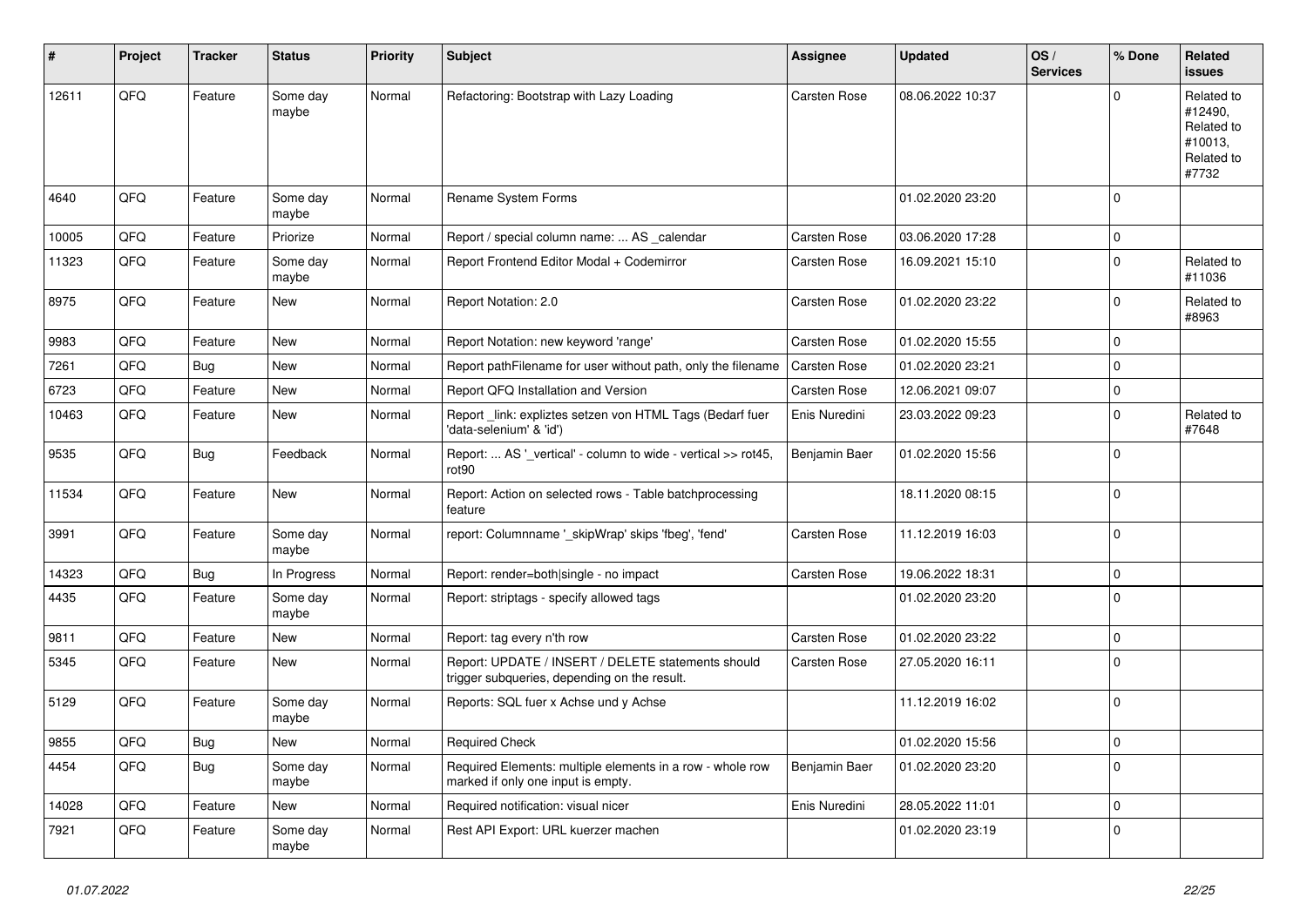| $\pmb{\#}$ | Project | <b>Tracker</b> | <b>Status</b>     | <b>Priority</b> | Subject                                                                                           | <b>Assignee</b> | <b>Updated</b>   | OS/<br><b>Services</b> | % Done      | Related<br><b>issues</b> |
|------------|---------|----------------|-------------------|-----------------|---------------------------------------------------------------------------------------------------|-----------------|------------------|------------------------|-------------|--------------------------|
| 9394       | QFQ     | Feature        | Priorize          | Normal          | REST: allow for non numerical ids in get requests                                                 | Carsten Rose    | 05.05.2021 22:10 |                        | $\Omega$    |                          |
| 5366       | QFQ     | Feature        | Priorize          | Normal          | Saving with keyboard shortcuts                                                                    | Benjamin Baer   | 21.03.2022 09:47 |                        | 0           |                          |
| 5428       | QFQ     | Feature        | Some day<br>maybe | Normal          | secure thumbnail: late render on access.                                                          | Carsten Rose    | 01.02.2020 23:20 |                        | $\Omega$    |                          |
| 11076      | QFQ     | Feature        | In Progress       | Normal          | SELECT  AS _websocket                                                                             | Carsten Rose    | 30.08.2020 17:49 |                        | $\Omega$    |                          |
| 7730       | QFQ     | Feature        | Priorize          | Normal          | SELECT Box: title in between                                                                      | Benjamin Baer   | 01.02.2020 23:22 |                        | $\Omega$    |                          |
| 7519       | QFQ     | Feature        | New               | Normal          | Select: Multi                                                                                     | Carsten Rose    | 01.02.2020 23:22 |                        | $\mathbf 0$ |                          |
| 7616       | QFQ     | Bug            | Priorize          | Normal          | Selectlist with Enum & Dynamic Update                                                             | Carsten Rose    | 01.02.2020 10:13 |                        | $\Omega$    |                          |
| 14227      | QFQ     | Feature        | New               | Normal          | Selenium Konkurrenz: cypress.io                                                                   | Enis Nuredini   | 28.05.2022 11:02 |                        | $\Omega$    |                          |
| 13900      | QFQ     | Feature        | Priorize          | Normal          | Selenium: Check das Cookie/PDF funktioniert                                                       | Enis Nuredini   | 25.03.2022 12:45 |                        | $\Omega$    |                          |
| 13899      | QFQ     | Bug            | ToDo              | Normal          | Selenium: zum laufen bringen                                                                      | Enis Nuredini   | 25.03.2022 10:24 |                        | $\mathbf 0$ |                          |
| 11080      | QFQ     | Feature        | New               | Normal          | Send MQTT messages                                                                                | Carsten Rose    | 29.08.2020 19:49 |                        | 0           |                          |
| 7014       | QFQ     | Bug            | New               | Normal          | Sending invalid emails succeeds when<br>debug.redirectAllMailTo is set                            | Carsten Rose    | 01.02.2020 23:21 |                        | $\Omega$    |                          |
| 4956       | QFQ     | Feature        | Some day<br>maybe | Normal          | Sendmail: Benutzerdefinierte Headers                                                              | Carsten Rose    | 11.12.2019 16:02 |                        | $\mathbf 0$ |                          |
| 4551       | QFQ     | Feature        | Some day<br>maybe | Normal          | Set 'pills' via dynamicUpdate to show/hide/disabled                                               |                 | 01.02.2020 23:20 |                        | 0           | Related to<br>#3752      |
| 8963       | QFQ     | Feature        | Priorize          | Normal          | Setting values in a store: flexible way                                                           | Carsten Rose    | 05.05.2021 22:10 |                        | $\Omega$    | Related to<br>#8975      |
| 7107       | QFQ     | Feature        | Some day<br>maybe | Normal          | Showcase Registration Tool: Anmeldung / Administration :<br>Liste Anmeldungen / Emaileinaldung    | Carsten Rose    | 11.12.2019 16:01 |                        | $\Omega$    |                          |
| 9707       | QFQ     | Feature        | New               | Normal          | SIP security: encode pageld and check pageld on decode                                            | Carsten Rose    | 01.02.2020 23:22 |                        | 0           |                          |
| 12512      | QFQ     | Bug            | New               | Normal          | Some MySQL Installation can't use 'stored procedures'                                             | Carsten Rose    | 19.03.2022 17:48 |                        | 0           |                          |
| 4442       | QFQ     | Feature        | Some day<br>maybe | Normal          | Special Column Name: _link - new symbol G (Glyph) to<br>choose any available symbol               |                 | 11.12.2019 16:02 |                        | $\Omega$    |                          |
| 7683       | QFQ     | Feature        | New               | Normal          | Special column names in '{{ SELECT  AS _link }}' should<br>be detected                            | Carsten Rose    | 01.02.2020 23:21 |                        | $\Omega$    |                          |
| 9928       | QFQ     | Feature        | Priorize          | Normal          | SpecialColumnName: a) Deprecated: ' AS "_+tag " ', b)<br>New: ' AS "_ <tag1><tag2>"</tag2></tag1> | Carsten Rose    | 01.02.2020 23:17 |                        | $\Omega$    | Related to<br>#9929      |
| 8806       | QFQ     | Feature        | New               | Normal          | SQL Function nl2br                                                                                | Carsten Rose    | 01.02.2020 23:22 |                        | $\mathbf 0$ |                          |
| 4050       | QFQ     | Feature        | New               | Normal          | sql.log: 1) FormElement ID which causes a specific action,<br>2) Result in the same row.          | Carsten Rose    | 15.04.2020 11:35 |                        | 0           | Related to<br>#5458      |
| 12504      | QFQ     | Feature        | Priorize          | Normal          | sql.log: report fe.id                                                                             | Carsten Rose    | 05.05.2021 22:09 |                        | $\mathbf 0$ |                          |
| 3941       | QFQ     | Feature        | Some day<br>maybe | Normal          | sqlAfter: es sollten mehrere moeglich sein                                                        | Carsten Rose    | 11.12.2019 16:03 |                        | $\Omega$    | Related to<br>#3942      |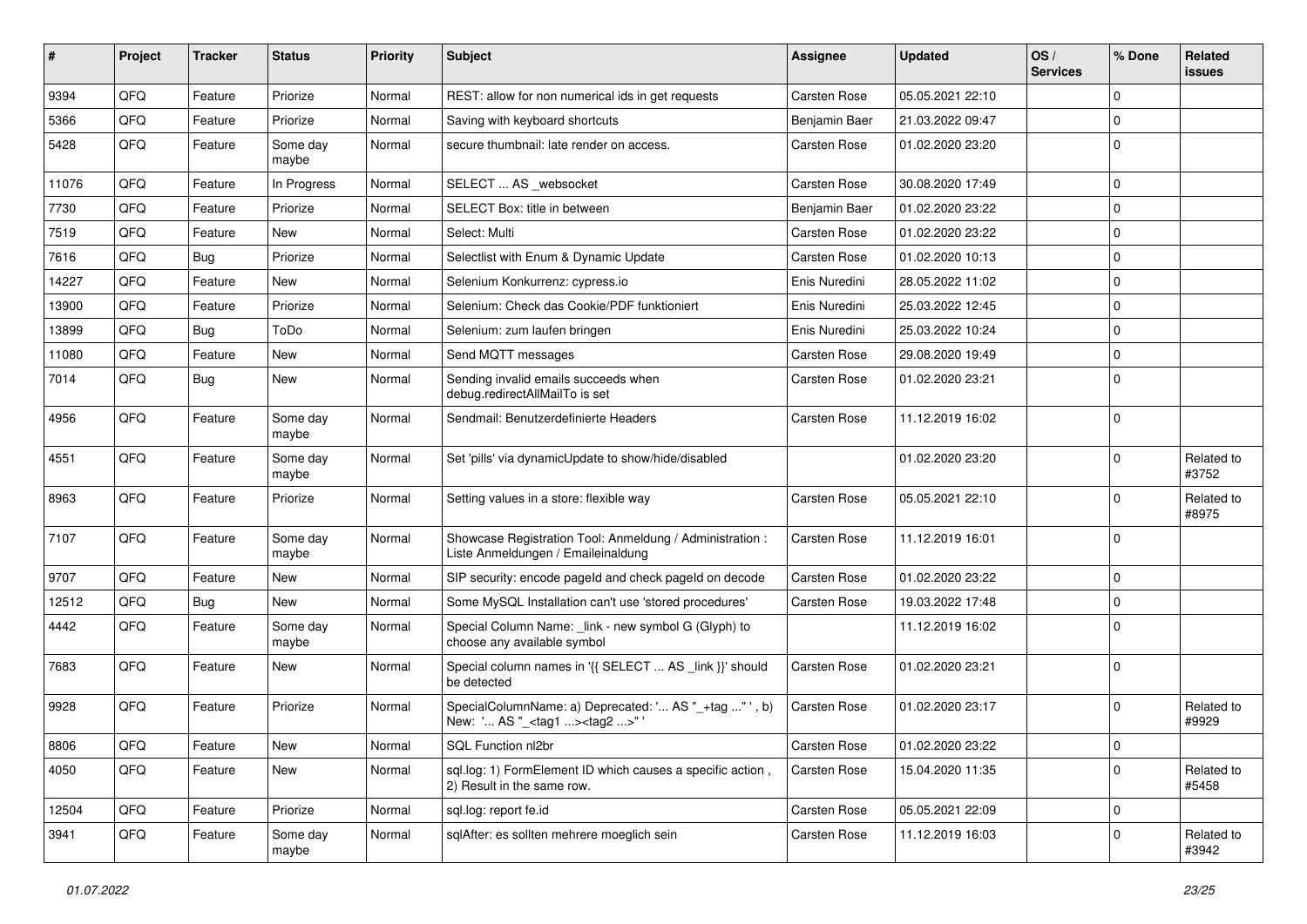| $\pmb{\#}$ | Project | <b>Tracker</b> | <b>Status</b>     | <b>Priority</b> | <b>Subject</b>                                                                                       | <b>Assignee</b>                                        | <b>Updated</b>   | OS/<br><b>Services</b> | % Done      | Related<br>issues                             |                      |
|------------|---------|----------------|-------------------|-----------------|------------------------------------------------------------------------------------------------------|--------------------------------------------------------|------------------|------------------------|-------------|-----------------------------------------------|----------------------|
| 4026       | QFQ     | Feature        | Some day<br>maybe | Normal          | sqlLog.sql: log number of FE.id                                                                      | Carsten Rose                                           | 11.12.2019 16:03 |                        | $\Omega$    | Related to<br>#5458                           |                      |
| 9129       | QFQ     | Feature        | New               | Normal          | sqlValidate: Message as notification, not as error                                                   | Carsten Rose                                           | 01.02.2020 23:22 |                        | $\mathbf 0$ | Related to<br>#9128                           |                      |
| 12413      | QFQ     | Feature        | <b>New</b>        | Normal          | STORE_TYPO3: enhance for {{be_users.email:T}},<br>{{fe users.email:T}}                               | Carsten Rose                                           | 03.05.2021 20:45 |                        | $\Omega$    | Related to<br>#12412,<br>Related to<br>#10012 |                      |
| 11775      | QFQ     | Feature        | New               | Normal          | Subrecord Tooltip pro Feld                                                                           | Carsten Rose                                           | 18.12.2020 15:22 |                        | $\mathbf 0$ | Related to<br>#11955                          |                      |
| 3432       | QFQ     | Feature        | <b>New</b>        | Normal          | subrecord: dynamicUpdate                                                                             | Carsten Rose                                           | 11.06.2020 21:10 |                        | $\Omega$    | Related to<br>#5691                           |                      |
| 8187       | QFQ     | Feature        | New               | Normal          | Subrecord: enable/hide new button - make new/edit/delete<br>customizeable.                           | Carsten Rose                                           | 06.03.2021 18:44 |                        | $\mathbf 0$ | Related to<br>#11326                          |                      |
| 11955      | QFQ     | Feature        | New               | Normal          | subrecord: new title option to set <th> attributes - e.g. to<br/>customize tablesorter options.</th> | attributes - e.g. to<br>customize tablesorter options. | Carsten Rose     | 03.05.2021 20:47       |             | $\mathbf 0$                                   | Related to<br>#11775 |
| 12135      | QFQ     | Feature        | New               | Normal          | Subrecord: Notiz                                                                                     |                                                        | 24.04.2021 16:58 |                        | $\mathbf 0$ |                                               |                      |
| 7281       | QFQ     | Bug            | Some day<br>maybe | Normal          | Subrecords: on large screen separator line too short                                                 |                                                        | 01.02.2020 23:19 |                        | $\mathbf 0$ |                                               |                      |
| 7574       | QFQ     | Bug            | <b>New</b>        | Normal          | Substitute error: form element not reported / dont parse<br>Form.note                                | <b>Carsten Rose</b>                                    | 01.02.2020 23:21 |                        | $\mathbf 0$ |                                               |                      |
| 12477      | QFQ     | Feature        | <b>New</b>        | Normal          | Support for refactoring: Form, FormElement, diverse<br>Tabellen/Spalten, tt-content Records          | Carsten Rose                                           | 03.05.2021 20:45 |                        | $\Omega$    |                                               |                      |
| 12520      | QFQ     | Bug            | <b>New</b>        | Normal          | Switch FE User: still active even FE User session expired                                            | Carsten Rose                                           | 19.03.2022 17:48 |                        | $\mathbf 0$ |                                               |                      |
| 3402       | QFQ     | Feature        | Some day<br>maybe | Normal          | Syntax Highlighting via CodeMirror                                                                   | Carsten Rose                                           | 11.12.2019 16:02 |                        | 100         | Related to<br>#3207                           |                      |
| 12584      | QFQ     | Feature        | Feedback          | Normal          | T3 v10 migration script: replace alias-patterns (v11)                                                | Carsten Rose                                           | 28.05.2022 11:12 |                        | 100         |                                               |                      |
| 14304      | QFQ     | Bug            | <b>New</b>        | Normal          | table sorter view safer does not work                                                                | Carsten Rose                                           | 10.06.2022 11:49 |                        | $\mathbf 0$ |                                               |                      |
| 10745      | QFQ     | Feature        | Some day<br>maybe | Normal          | Tablesorter Excel Export                                                                             | Carsten Rose                                           | 16.09.2021 15:09 |                        | $\mathbf 0$ |                                               |                      |
| 9130       | QFQ     | Feature        | Some day<br>maybe | Normal          | tablesorter: Automatic Row numbering / Zeilenummer                                                   | Benjamin Baer                                          | 01.02.2020 23:22 |                        | $\mathbf 0$ |                                               |                      |
| 11892      | QFG     | I Feature      | New               | Normal          | tablesorter: columns with links are hard to order - new<br>qualifier 'Y: <ord>'</ord>                | Enis Nuredini                                          | 23.03.2022 09:22 |                        | 0           |                                               |                      |
| 12679      | QFQ     | Feature        | New               | Normal          | tablesorter: custom column width                                                                     | Carsten Rose                                           | 16.06.2021 11:10 |                        | $\mathbf 0$ |                                               |                      |
| 6970       | QFQ     | Feature        | Some day<br>maybe | Normal          | tablesorter: default fuer 'sortReset' aendern von 'Ctrl' zu 'Alt'                                    | Benjamin Baer                                          | 01.02.2020 23:21 |                        | $\mathbf 0$ |                                               |                      |
| 4445       | QFO     | Feature        | Some day<br>maybe | Normal          | template group: Option to simulate fieldset                                                          |                                                        | 28.06.2021 14:11 |                        | $\mathbf 0$ |                                               |                      |